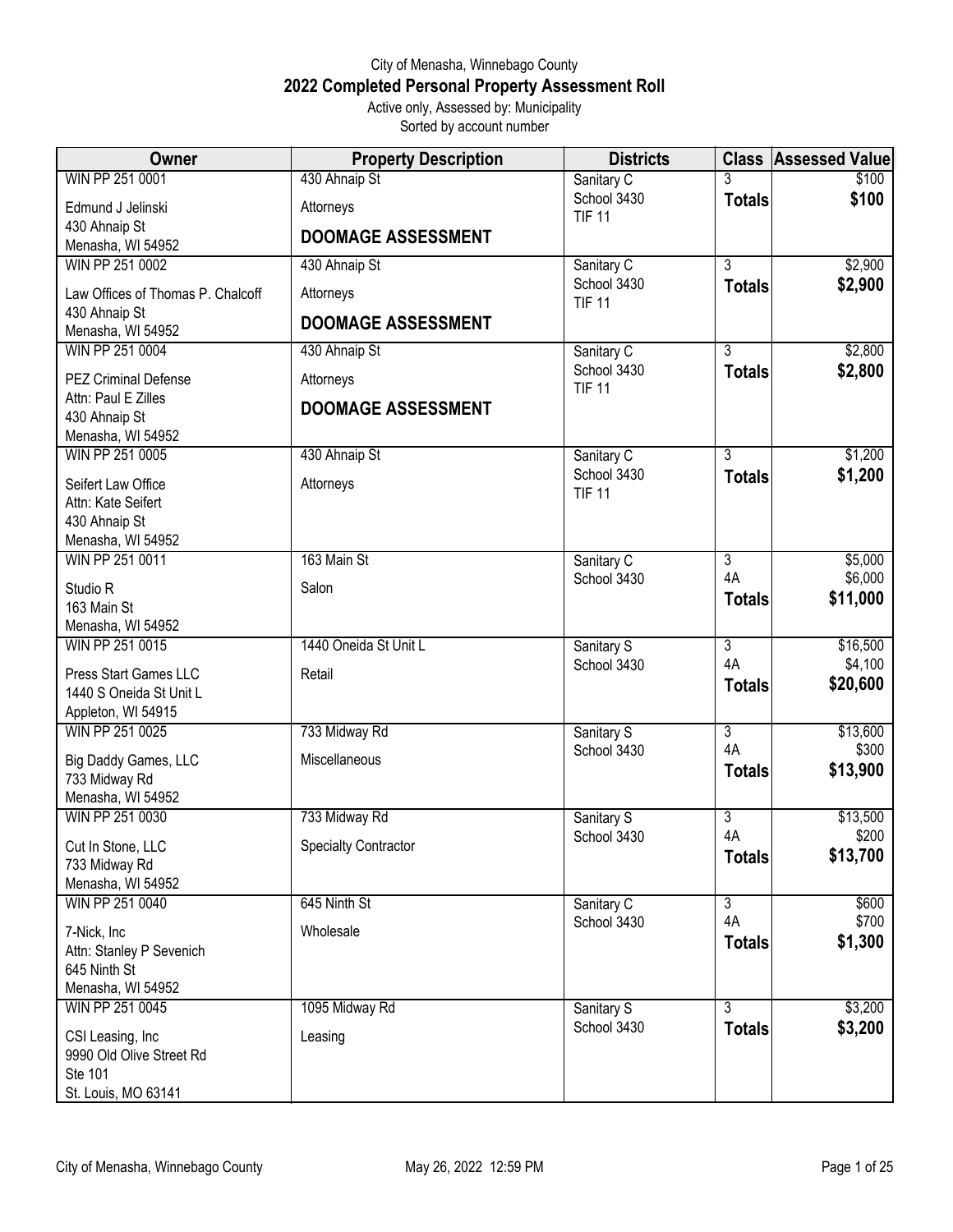| Owner                                                                                       | <b>Property Description</b>         | <b>Districts</b>             |                                       | <b>Class Assessed Value</b> |
|---------------------------------------------------------------------------------------------|-------------------------------------|------------------------------|---------------------------------------|-----------------------------|
| WIN PP 251 0055                                                                             | (scattered)                         | Sanitary C                   | 3                                     | \$9,400                     |
| ADT Commercial, LLC<br>PO Box 54767                                                         | Services                            | School 3430                  | <b>Totals</b>                         | \$9,400                     |
| Lexington, KY 40555                                                                         |                                     |                              |                                       |                             |
| WIN PP 251 0057<br>Accurate Appraisal LLC<br>PO Box 415<br>Menasha, WI 54952                | 1428 Midway Rd<br>Appraisal Company | Sanitary S<br>School 3430    | $\overline{3}$<br>4A<br><b>Totals</b> | \$2,400<br>\$100<br>\$2,500 |
| WIN PP 251 0065                                                                             | (scattered)                         | Sanitary C                   | 3                                     | \$6,100                     |
| ADT, LLC<br>PO Box 54767<br>Lexington, KY 40555                                             | Leasing                             | School 3430                  | <b>Totals</b>                         | \$6,100                     |
| WIN PP 251 0255                                                                             | 990 Plank Rd                        | Sanitary C                   | $\overline{3}$                        | \$3,400                     |
| Alba Birthing Center, LLC<br>990 Plank Rd<br>Menasha, WI 54952                              | <b>Medical Services</b>             | School 3430                  | 4A<br><b>Totals</b>                   | \$300<br>\$3,700            |
| WIN PP 251 0256                                                                             | 878 Airport Rd                      | Sanitary S                   | $\overline{3}$                        | \$10,500                    |
| National Administration Inc<br>878 W Airport Rd<br>Menasha, WI 54952                        | Third Party Recordkeeper            | School 3430                  | 4A<br><b>Totals</b>                   | \$8,300<br>\$18,800         |
| WIN PP 251 0258                                                                             | 1630 Appleton Rd                    | Sanitary S                   | $\overline{3}$                        | \$500                       |
| National Entertainment Network, LLC<br>246 S Taylor Ave Unit 200                            | <b>Amusement Games</b>              | School 3430<br><b>TIF 14</b> | <b>Totals</b>                         | \$500                       |
| Louisville, CO 80027<br>WIN PP 251 0260                                                     | 851 Racine St Unit A                | Sanitary C                   | $\overline{3}$                        | \$600                       |
| American Family Mutual Insurance<br>Company S.I.<br>PO Box 4747<br>Oak Brook, IL 60522-4747 | Insurance Companies & Agencies      | School 3430                  | <b>Totals</b>                         | \$600                       |
| WIN PP 251 0265                                                                             | 905 Plank Rd                        | Sanitary C                   | 3                                     | \$600                       |
| American Family Mutual Insurance<br>Company S.I.<br>PO Box 4747<br>Oak Brook, IL 60522-4747 | Insurance Companies & Agencies      | School 3430                  | <b>Totals</b>                         | \$600                       |
| WIN PP 251 0285                                                                             | 1135 Appleton Rd                    | Sanitary S                   | 3                                     | \$200                       |
| American Greetings Corporation<br>One American Blvd<br>Cleveland, OH 44145                  | Wholesale                           | School 3430                  | <b>Totals</b>                         | \$200                       |
| WIN PP 251 0320                                                                             | 835 Valley Rd                       | Sanitary S                   | $\overline{3}$                        | \$1,600                     |
| American Transportation Of Wisconsin,<br>Inc<br>835 Valley Rd<br>Menasha, WI 54952          | <b>Transportation Services</b>      | School 3430                  | 4A<br><b>Totals</b>                   | \$100<br>\$1,700            |
| WIN PP 251 0333                                                                             | (scattered)                         | Sanitary S                   | 4A                                    | \$400                       |
| Amerigas Propane LP<br>PO Box 798<br>Valley Forge, PA 19482                                 | Leasing                             | School 3430                  | <b>Totals</b>                         | \$400                       |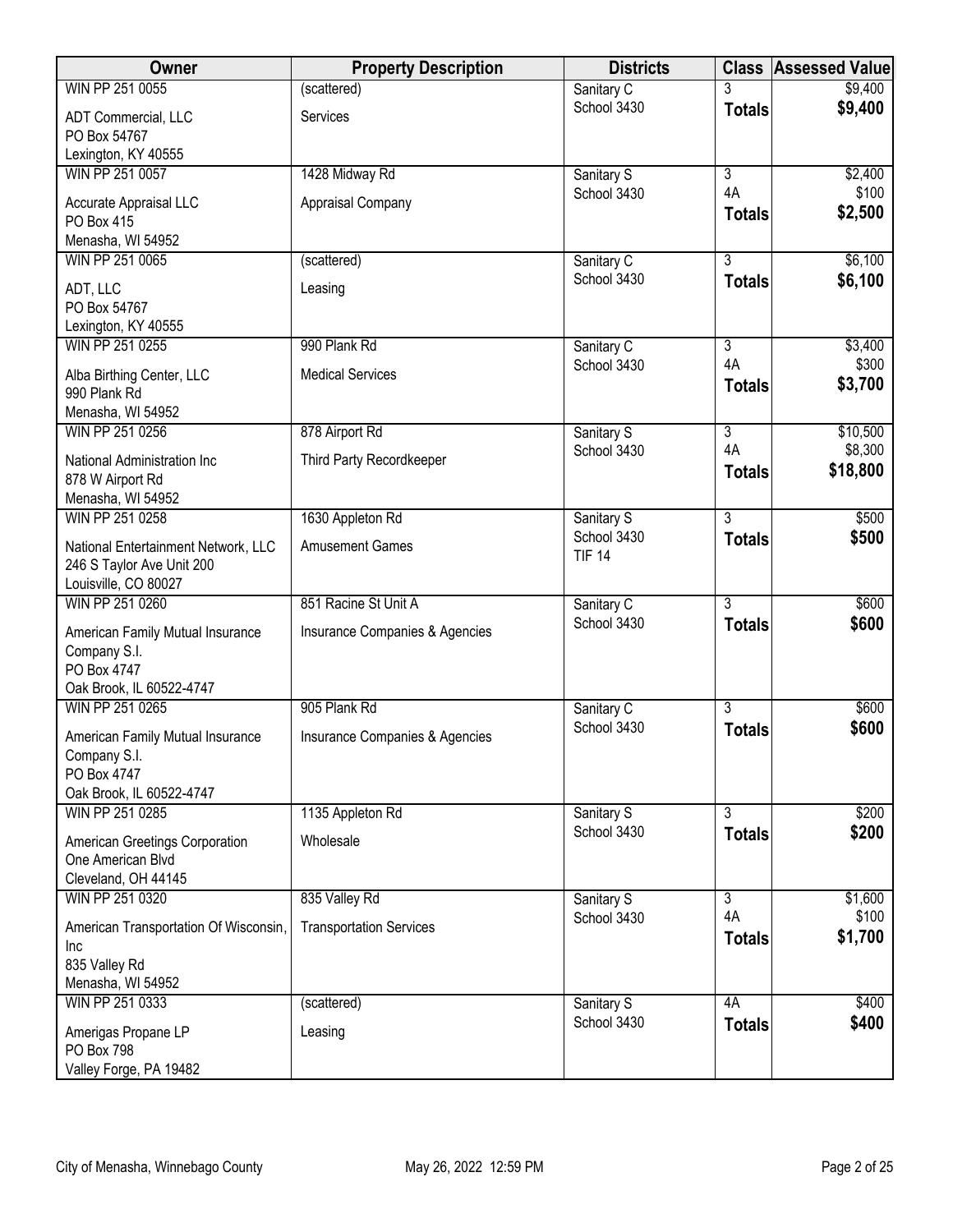| <b>Owner</b>                                                 | <b>Property Description</b>   | <b>Districts</b>          | <b>Class</b>         | <b>Assessed Value</b> |
|--------------------------------------------------------------|-------------------------------|---------------------------|----------------------|-----------------------|
| WIN PP 251 0360                                              | (scattered)                   | Sanitary S                | 3                    | \$12,200              |
| Amusement Devices Inc                                        | Entertainment                 | School 3430               | 4A                   | \$100<br>\$12,300     |
| 1219 Appleton Rd                                             |                               |                           | <b>Totals</b>        |                       |
| Menasha, WI 54952                                            |                               |                           |                      |                       |
| WIN PP 251 0410                                              | 504 London St                 | Sanitary C<br>School 3430 | $\overline{3}$<br>4A | \$10,000<br>\$5,000   |
| Down to Earth Greenscaping, Inc                              | Retail                        |                           | <b>Totals</b>        | \$15,000              |
| 504 London St                                                | <b>DOOMAGE ASSESSMENT</b>     |                           |                      |                       |
| Menasha, WI 54952<br>WIN PP 251 0450                         | 1477 Kenwood Dr               |                           | 4A                   | \$200                 |
|                                                              |                               | Sanitary S<br>School 3430 | <b>Totals</b>        | \$200                 |
| Apex Electrical Solutions, Inc.                              | <b>Electrical Contractors</b> |                           |                      |                       |
| 1477 Kenwood Dr                                              |                               |                           |                      |                       |
| Menasha, WI 54952<br>WIN PP 251 0460                         | 1205 Wittmann Dr              | Sanitary S                | $\overline{3}$       | \$153,000             |
|                                                              |                               | School 3430               | 4A                   | \$63,800              |
| Mission Veterinary Partners, LLC                             | <b>Veterinary Services</b>    |                           | <b>Totals</b>        | \$216,800             |
| d.b.a. Appanasha Pet Clinic<br>44725 Grand River Ave Ste 104 |                               |                           |                      |                       |
| Novi, MI 48375                                               |                               |                           |                      |                       |
| WIN PP 251 0480                                              | 353 Sixth St                  | Sanitary C                | $\overline{3}$       | \$4,200               |
| Appleton Control Systems, Inc                                | Mech/Elec Engineering         | School 3430               | 4A                   | \$300                 |
| Attn: Greg Beck                                              |                               |                           | <b>Totals</b>        | \$4,500               |
| PO Box 411                                                   | <b>DOOMAGE ASSESSMENT</b>     |                           |                      |                       |
| Menasha, WI 54952                                            |                               |                           |                      |                       |
| WIN PP 251 0640                                              | 1325 Appleton Rd              | Sanitary S                | $\overline{3}$       | \$9,600               |
| Auto Zone Stores, Inc.                                       | Auto Parts New/Used           | School 3430               | 4A                   | \$800                 |
| d.b.a. Auto Zone #1951                                       |                               |                           | <b>Totals</b>        | \$10,400              |
| Attn: Wilson & Franco/Equitax                                |                               |                           |                      |                       |
| 11000 Richmond Ste 350<br>Houston, TX 77042                  |                               |                           |                      |                       |
| WIN PP 251 0650                                              | (scattered)                   | Sanitary C                | 4A                   | \$34,900              |
|                                                              |                               | School 3430               | <b>Totals</b>        | \$34,900              |
| Aramark Refreshment Services, LLC<br>PO Box 5316             | Services                      |                           |                      |                       |
| Oak Brook, IL 60522                                          |                               |                           |                      |                       |
| WIN PP 251 0670                                              | 1440 Oneida St Unit N         | Sanitary S                | 3                    | \$14,900              |
| Audiology Services Company USA, LLC                          | Hearing Sales & Service       | School 3430               | 4A                   | \$23,000              |
| Attn: Tax Dept                                               |                               |                           | <b>Totals</b>        | \$37,900              |
| 580 Howard Ave                                               |                               |                           |                      |                       |
| Somerset, NJ 08873                                           |                               |                           |                      |                       |
| WIN PP 251 0700                                              | 1700 Midway Pl                | Sanitary S                | $\overline{3}$       | \$18,500              |
| Bach & Hiller Management, Inc.                               | Senior Housing                | School 3430               | 4A                   | \$200                 |
| 748 W Laramie Ln                                             |                               |                           | <b>Totals</b>        | \$18,700              |
| Milwaukee, WI 53217                                          |                               |                           |                      |                       |
| WIN PP 251 0735                                              | 504 London St                 | Sanitary C<br>School 3430 | $\overline{3}$<br>4A | \$300<br>\$300        |
| <b>Back Porch Trades</b>                                     | Retail                        |                           | <b>Totals</b>        | \$600                 |
| 504 London St                                                |                               |                           |                      |                       |
| Menasha, WI 54952                                            |                               |                           | $\overline{3}$       |                       |
| WIN PP 251 0810                                              | 1000 Midway Rd                | Sanitary S<br>School 3430 | 4A                   | \$18,400<br>\$200     |
| Barnett & Alexander Corp                                     | <b>Management Services</b>    |                           | <b>Totals</b>        | \$18,600              |
| 1000 Midway Rd                                               |                               |                           |                      |                       |
| Menasha, WI 54952                                            |                               |                           |                      |                       |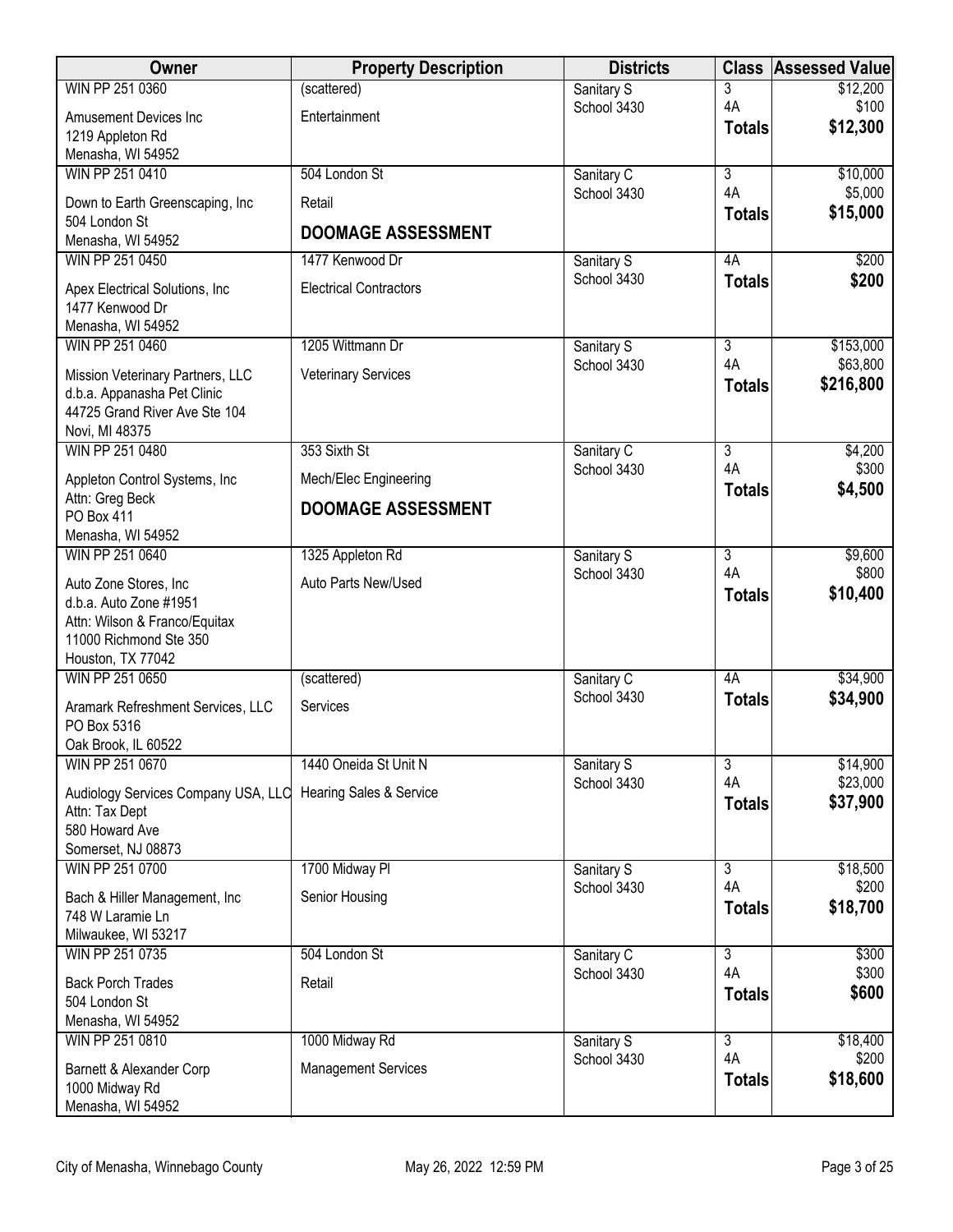| Owner                                                                                                           | <b>Property Description</b>           | <b>Districts</b>             | <b>Class</b>        | <b>Assessed Value</b> |
|-----------------------------------------------------------------------------------------------------------------|---------------------------------------|------------------------------|---------------------|-----------------------|
| WIN PP 251 0832                                                                                                 | 516 Seventh St                        | Sanitary C                   |                     | \$400                 |
| <b>Baxter Healthcare Corporation</b><br>Attn: Ryan, LLC<br>PO Box 4900<br>Dept 313<br>Scottsdale, AZ 85261-4900 | Leasing                               | School 3430                  | <b>Totals</b>       | \$400                 |
| WIN PP 251 0835                                                                                                 | 537 Second St                         | Sanitary C                   | $\overline{3}$      | \$200                 |
| <b>Beck Electric Inc</b><br>537 Second St<br>Menasha, WI 54952                                                  | Services<br><b>DOOMAGE ASSESSMENT</b> | School 3430                  | 4A<br><b>Totals</b> | \$200<br>\$400        |
| WIN PP 251 0849                                                                                                 | 3102 Community Way                    | Sanitary H                   | $\overline{3}$      | \$3,200               |
| Beck & Associates, LLC<br>d.b.a. Thrivent Financial Agent<br>3102 Community Way<br>Menasha, WI 54952            | Insurance Companies & Agencies        | School 0147<br><b>TIF 12</b> | 4A<br><b>Totals</b> | \$300<br>\$3,500      |
| WIN PP 251 0860                                                                                                 | 1360 Oneida St                        | Sanitary S                   | $\overline{3}$      | \$300                 |
| Becker, Dean                                                                                                    | Entertainment                         | School 3430                  | 4A<br><b>Totals</b> | \$200<br>\$500        |
| d.b.a. Gem Roller Rink<br>W7235 Firelane 2<br>Menasha, WI 54952                                                 | <b>DOOMAGE ASSESSMENT</b>             |                              |                     |                       |
| WIN PP 251 0940                                                                                                 | 914 Racine St                         | Sanitary C                   | $\overline{3}$      | \$400                 |
| Valley Muffler & Brake<br>Attn: Gary A Benner<br>914 Racine St                                                  | Auto Repair / Service                 | School 3430                  | 4A<br><b>Totals</b> | \$800<br>\$1,200      |
| Menasha, WI 54952<br>WIN PP 251 0960                                                                            | 975 Plank Rd                          | Sanitary C                   | $\overline{3}$      | \$1,900               |
| Multistorage LLC<br>Attn: Luke G Bergstrom<br>320 Ninth St<br>Neenah, WI 54956                                  | Warehouse - Mini                      | School 3430                  | <b>Totals</b>       | \$1,900               |
| WIN PP 251 1001                                                                                                 | 1303 Midway Rd                        | Sanitary S                   | 4A                  | \$600                 |
| <b>Bell Electric</b><br>1303 Midway Rd<br>Menasha, WI 54952                                                     | <b>Electrical Contractors</b>         | School 3430                  | <b>Totals</b>       | \$600                 |
| WIN PP 251 1030                                                                                                 | 905 Midway Rd                         | Sanitary S                   | $\overline{3}$      | \$120,300             |
| Biomat USA, Inc<br>d.b.a. F965-WI<br>Attn: David Clark<br>2410 Lillyvale Ave<br>Los Angeles, CA 90032           | Plasma Collection                     | School 3430                  | 4A<br><b>Totals</b> | \$19,500<br>\$139,800 |
| WIN PP 251 1041                                                                                                 | 267 Kaukauna St                       | Sanitary C                   | $\overline{3}$      | \$100                 |
| Bits & Bytes Computers and More<br>267 Kaukauna St<br>Menasha, WI 54952                                         | Retail<br><b>DOOMAGE ASSESSMENT</b>   | School 3430                  | 4A<br><b>Totals</b> | \$300<br>\$400        |
| WIN PP 251 1049                                                                                                 | 1000 Midway Rd                        | Sanitary S                   | $\overline{3}$      | \$200                 |
| Escape Haven Spa, LLC<br>1000 Midway Rd<br>Menasha, WI 54952                                                    | <b>Personal Services</b>              | School 3430                  | 4A<br><b>Totals</b> | \$200<br>\$400        |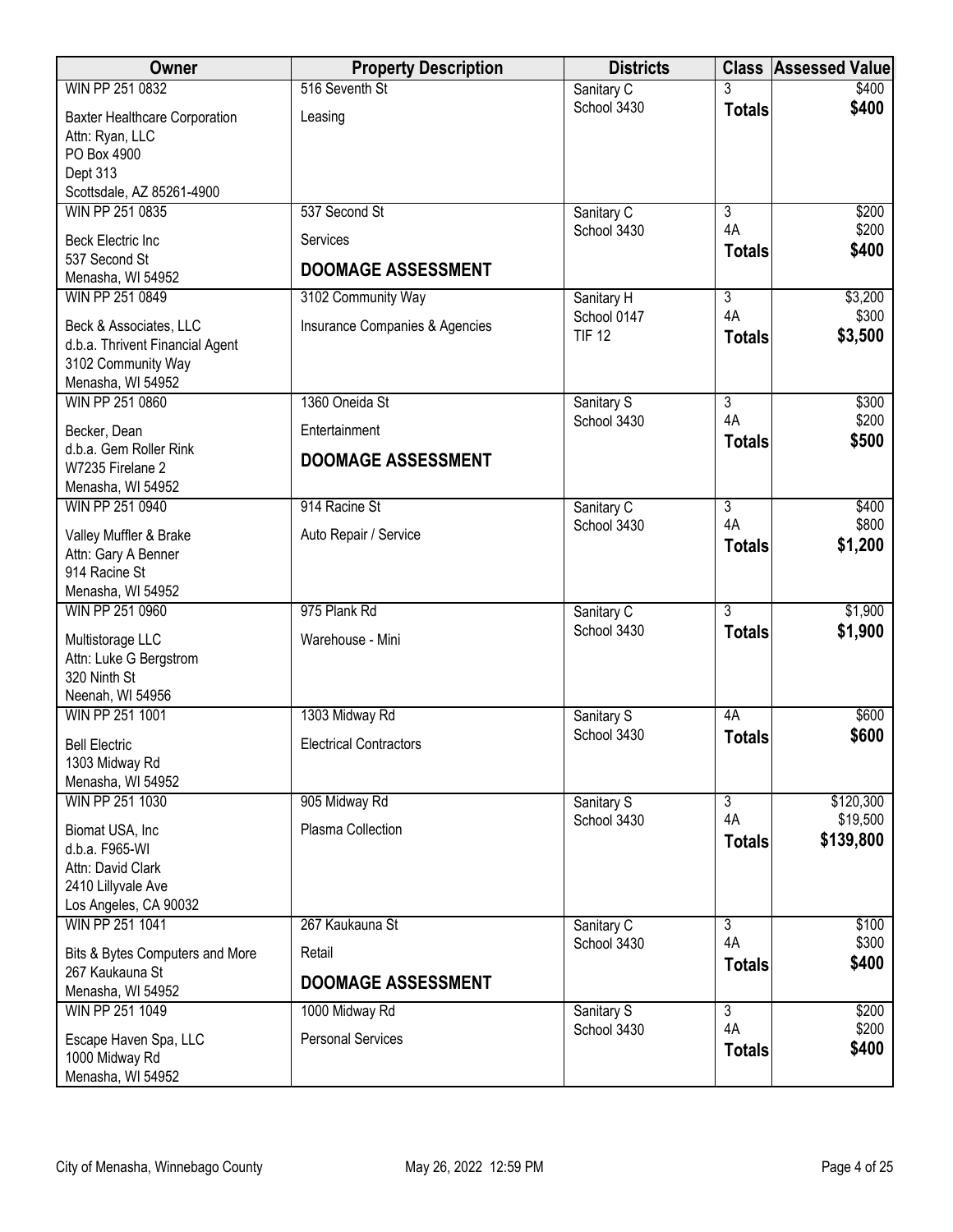| <b>Owner</b>                           | <b>Property Description</b>    | <b>Districts</b>          | <b>Class</b>         | <b>Assessed Value</b> |
|----------------------------------------|--------------------------------|---------------------------|----------------------|-----------------------|
| WIN PP 251 1060                        | 1050 Midway Rd                 | Sanitary S                | 3                    | \$7,600               |
| <b>BMG Enterprises, Inc.</b>           | Restaurants - Fast Food        | School 3430               | 4A                   | \$3,400               |
| 2030 Brookview Ct                      |                                |                           | <b>Totals</b>        | \$11,000              |
| Neenah, WI 54956                       |                                |                           |                      |                       |
| WIN PP 251 1069                        | 220 Main St Unit B             | Sanitary C                | $\overline{3}$       | \$20,500              |
| Jane D, Creapo Hamilton                | Retail                         | School 3430               | 4A                   | \$400                 |
| d.b.a. The Blind Lady Custom Blinds &  |                                |                           | <b>Totals</b>        | \$20,900              |
| <b>MEG Designer Crystals</b>           |                                |                           |                      |                       |
| 449 W 9th Ave                          |                                |                           |                      |                       |
| Oshkosh, WI 54902                      |                                |                           |                      |                       |
| WIN PP 251 1076                        | 1225 Appleton Rd               | Sanitary S                | 3                    | \$1,300               |
| Data Sales Co., Inc                    | Leasing                        | School 3430               | <b>Totals</b>        | \$1,300               |
| 3450 Burnsville Pkwy                   |                                |                           |                      |                       |
| Burnsville, MN 55337                   |                                |                           |                      |                       |
| WIN PP 251 1079                        | 130 Main St                    | Sanitary C                | $\overline{3}$       | \$2,300               |
| The Scan Group Inc                     | <b>Printing Services</b>       | School 3430               | 4A                   | \$100                 |
| Attn: John Byrne                       |                                |                           | <b>Totals</b>        | \$2,400               |
| W222 N625 Cheaney Rd                   |                                |                           |                      |                       |
| Waukesha, WI 53186                     |                                |                           |                      |                       |
| WIN PP 251 1080                        | 319 Racine St                  | Sanitary C                | $\overline{3}$       | \$300                 |
| Northwoods BD Restaurant Group LLC     | Restaurants - Dining           | School 3430               | 4A                   | \$3,500               |
| Attn: Laurel Daly                      |                                |                           | <b>Totals</b>        | \$3,800               |
| 166 N Concord Exchange                 |                                |                           |                      |                       |
| St Paul, MN 55075                      |                                |                           |                      |                       |
| WIN PP 251 1081                        | 544 Fourth St                  | Sanitary C                | $\overline{3}$       | \$30,000              |
| David A Seidl                          |                                | School 3430               | <b>Totals</b>        | \$30,000              |
| d.b.a. City Limits                     |                                |                           |                      |                       |
| Attn: David Seidl                      | <b>DOOMAGE ASSESSMENT</b>      |                           |                      |                       |
| 8879 Pioneer Rd                        |                                |                           |                      |                       |
| Larsen, WI 54947                       |                                |                           |                      |                       |
| WIN PP 251 1082                        | 1267 Appleton Rd               | Sanitary S<br>School 3430 | $\overline{3}$<br>4A | \$7,300<br>\$3,000    |
| The Sherwin-Williams Company           | Paint & Wallpaper - Sales & Se |                           | <b>Totals</b>        | \$10,300              |
| d.b.a. #703216                         |                                |                           |                      |                       |
| PO Box 6027                            |                                |                           |                      |                       |
| Cleveland, OH 44101<br>WIN PP 251 1086 |                                |                           | $\overline{3}$       |                       |
|                                        | (scattered)                    | Sanitary C<br>School 3430 |                      | \$400<br>\$400        |
| The American Bottling Company          | Distributors - All             |                           | <b>Totals</b>        |                       |
| PO Box 1925                            |                                |                           |                      |                       |
| Frisco, TX 75034                       |                                |                           |                      |                       |
| WIN PP 251 1087                        | 212 Manitowoc St               | Sanitary C<br>School 3430 | $\overline{3}$<br>4A | \$3,300<br>\$700      |
| Tony's Bar                             | <b>Taverns</b>                 |                           | <b>Totals</b>        | \$4,000               |
| Attn: Thomas Siegel                    | <b>DOOMAGE ASSESSMENT</b>      |                           |                      |                       |
| 212 Manitowoc St                       |                                |                           |                      |                       |
| Menasha, WI 54952                      |                                |                           |                      |                       |
| WIN PP 251 1088                        | 1478 Kenwood Dr                | Sanitary S<br>School 3430 | $\overline{3}$<br>4A | \$2,200<br>\$100      |
| Sign Language Group                    | Services                       |                           | <b>Totals</b>        | \$2,300               |
| Attn: Vanessa Less                     |                                |                           |                      |                       |
| 1478 Kenwood Center                    |                                |                           |                      |                       |
| Menasha, WI 54952                      |                                |                           |                      |                       |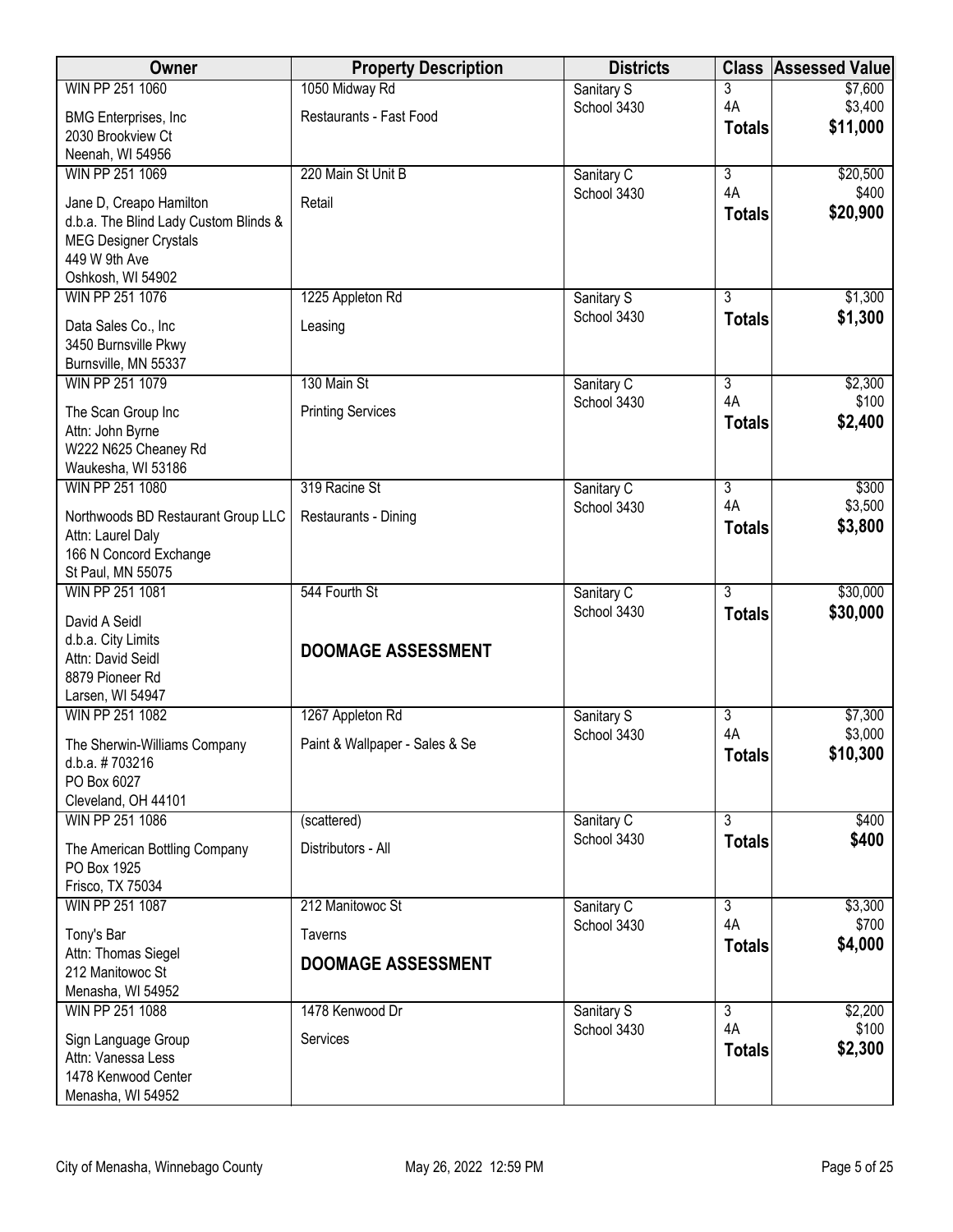| Owner                                                                                       | <b>Property Description</b>    | <b>Districts</b>          |                     | <b>Class Assessed Value</b> |
|---------------------------------------------------------------------------------------------|--------------------------------|---------------------------|---------------------|-----------------------------|
| WIN PP 251 1089                                                                             | 1000 Midway Rd                 | Sanitary S                | $\overline{3}$      | \$6,900                     |
| Orthopedic & Spine Therapy of Menash Medical Services<br>1000 Midway Rd                     |                                | School 3430               | 4A<br><b>Totals</b> | \$200<br>\$7,100            |
| Menasha, WI 54952                                                                           |                                |                           |                     |                             |
| WIN PP 251 1091                                                                             | 1295 Appleton Rd               | Sanitary S                | $\overline{3}$      | \$400                       |
| State Farm Mutual Automobile Insurance<br>Company<br>Attn: Tax & Compliance - Property Tax  | Insurance Companies & Agencies | School 3430               | <b>Totals</b>       | \$400                       |
| PO Box 2155                                                                                 |                                |                           |                     |                             |
| Bloomington, IL 61702                                                                       |                                |                           |                     |                             |
| WIN PP 251 1097                                                                             | 234 Main St                    | Sanitary C                | 3                   | \$22,000                    |
| Horan Holdings, LLC<br>324 9th St                                                           | Retail                         | School 3430               | <b>Totals</b>       | \$22,000                    |
| Neenah, WI 54956                                                                            | <b>DOOMAGE ASSESSMENT</b>      |                           |                     |                             |
| WIN PP 251 1098                                                                             | 66 Racine St                   | Sanitary C                | $\overline{3}$      | \$0                         |
| Les Accounting et al<br>Attn: Allan J Butzen                                                | Accountants - All              | School 3430               | 4A<br><b>Totals</b> | \$100<br>\$100              |
| 2992 Fitchburg Ct<br>Oshkosh, WI 54904                                                      |                                |                           |                     |                             |
| WIN PP 251 1101                                                                             | 1095 Midway Rd                 | Sanitary S                | $\overline{3}$      | \$64,400                    |
|                                                                                             | <b>Medical Services</b>        | School 3430               | <b>Totals</b>       | \$64,400                    |
| Thedacare (TBHS)<br>3 Neenah Ctr                                                            |                                |                           |                     |                             |
| Neenah, WI 54956                                                                            |                                |                           |                     |                             |
| WIN PP 251 1102                                                                             | 415 Third St                   | Sanitary C                | $\overline{3}$      | \$2,200                     |
| Thedacare                                                                                   | <b>Printing Services</b>       | School 3430               | <b>Totals</b>       | \$2,200                     |
| 3 Neenah Ctr                                                                                |                                | <b>TIF 10</b>             |                     |                             |
| Neenah, WI 54956<br>WIN PP 251 1107                                                         | 1820 Bud Dr                    |                           | $\overline{3}$      | \$36,600                    |
|                                                                                             |                                | Sanitary S<br>School 3430 | <b>Totals</b>       | \$36,600                    |
| Tim's Toyz LLC<br>Attn: Tim Gerrits                                                         | Entertainment                  |                           |                     |                             |
| 826 W Prospect Ave                                                                          |                                |                           |                     |                             |
| Appleton, WI 54914<br>WIN PP 251 1109                                                       | 1150 Wittmann Park Ln          | Sanitary S                | $\overline{3}$      | \$121,800                   |
|                                                                                             |                                | School 3430               | 4A                  | \$400                       |
| Tomson's Of Appleton Inc<br>501 N Westhill Blvd                                             | Restaurants - Fast Food        |                           | <b>Totals</b>       | \$122,200                   |
| Appleton, WI 54913<br>WIN PP 251 1125                                                       | 430 Third St                   | Sanitary C                | $\overline{3}$      | \$3,200                     |
|                                                                                             |                                | School 3430               | 4A                  | \$5,000                     |
| Smooth Money of Iowa LLC<br>d.b.a. Toppers Pizza<br>4415 Coriander Ct<br>Kaukauna, WI 54130 | Restaurants - Fast Food        | <b>TIF 04</b>             | <b>Totals</b>       | \$8,200                     |
| WIN PP 251 1140                                                                             | 450 Third St                   | Sanitary C                | $\overline{3}$      | \$86,800                    |
| Pacific Bells<br>d.b.a. Taco Bell #31496<br>111 W 39th St<br>Vancouver, WA 98660            | Restaurants - Fast Food        | School 3430               | 4A<br><b>Totals</b> | \$2,300<br>\$89,100         |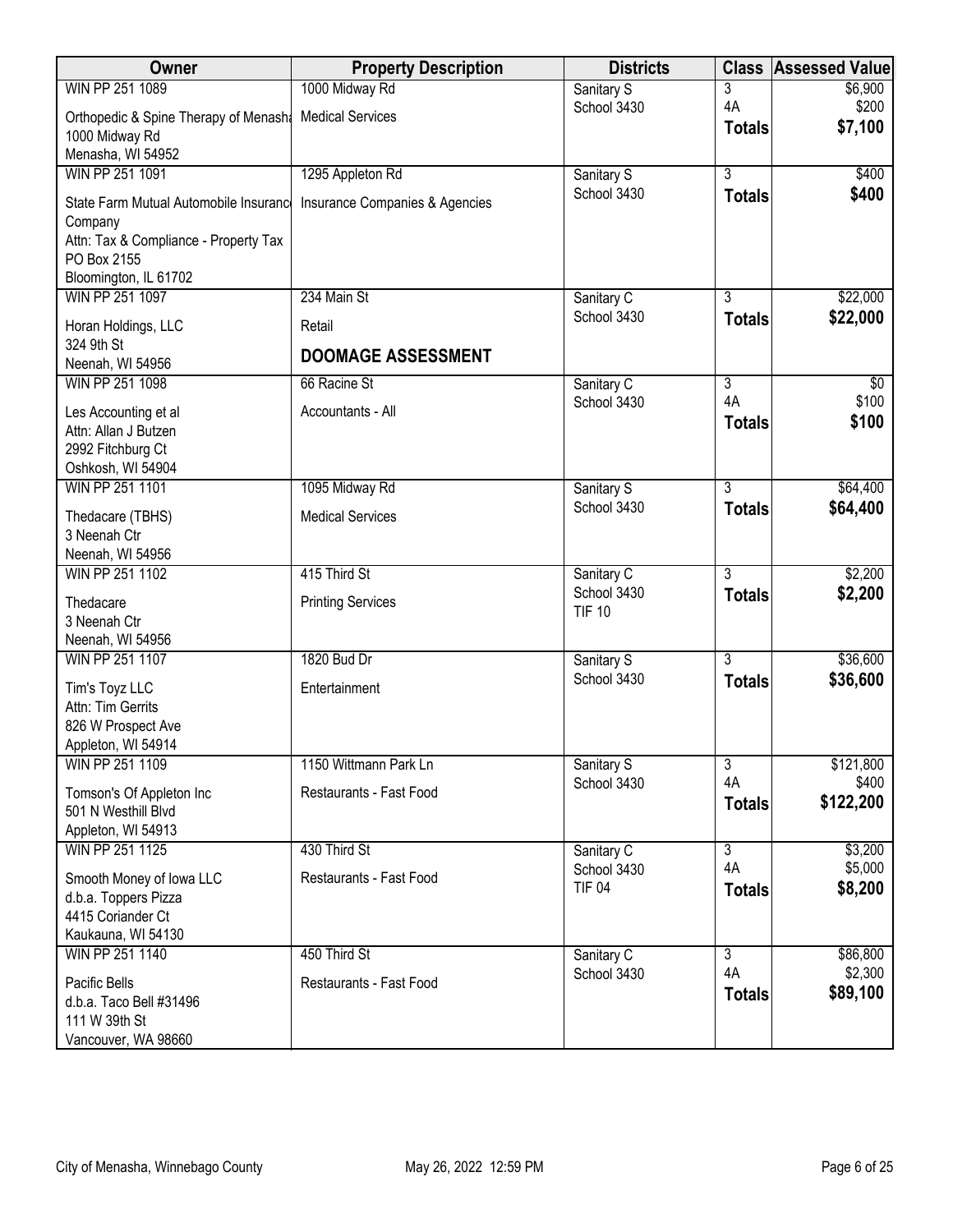| Owner                                                     | <b>Property Description</b> | <b>Districts</b>          | <b>Class</b>                    | <b>Assessed Value</b> |
|-----------------------------------------------------------|-----------------------------|---------------------------|---------------------------------|-----------------------|
| WIN PP 251 1200                                           | 528 Milwaukee St            | Sanitary C                | 3                               | \$9,100               |
| Wilzke's Pub, LLC                                         | <b>Taverns</b>              | School 3430               | 4A                              | \$1,100               |
| Attn: Barbara A Wilson                                    |                             |                           | <b>Totals</b>                   | \$10,200              |
| 528 1/2 Milwaukee St                                      |                             |                           |                                 |                       |
| Menasha, WI 54952                                         |                             |                           | $\overline{3}$                  |                       |
| WIN PP 251 1219                                           | 300 De Pere St              | Sanitary C<br>School 3430 |                                 | \$1,700<br>\$1,700    |
| Kampo Investments LLC                                     | Restaurants - Fast Food     |                           | <b>Totals</b>                   |                       |
| d.b.a. Da Big Slice/3rd St Diner                          |                             |                           |                                 |                       |
| 300 De Pere St<br>Menasha, WI 54952                       |                             |                           |                                 |                       |
| WIN PP 251 1280                                           | 1770 Appleton Rd            | Sanitary S                | $\overline{3}$                  | \$5,500               |
| China Star Restaurant                                     | Restaurants - Dining        | School 3430               | <b>Totals</b>                   | \$5,500               |
| Attn: Chu Man Bun                                         | <b>DOOMAGE ASSESSMENT</b>   | <b>TIF 14</b>             |                                 |                       |
| 1770 Appleton Rd                                          |                             |                           |                                 |                       |
| Menasha, WI 54952<br>WIN PP 251 1300                      | 1520 Appleton Rd            |                           | $\overline{3}$                  | \$76,400              |
|                                                           |                             | Sanitary S<br>School 3430 | 4A                              | \$237,000             |
| Valley King Of Wisconsin, LLC<br>d.b.a. Burger King #5366 | Restaurants - Fast Food     |                           | <b>Totals</b>                   | \$313,400             |
| 2582 Monroe Rd                                            |                             |                           |                                 |                       |
| De Pere, WI 54115-9217                                    |                             |                           |                                 |                       |
| WIN PP 251 1379                                           | 1492 Appleton Rd            | Sanitary S                | $\overline{3}$                  | \$122,900             |
| Casey's Marketing Company                                 | <b>Convenience Stores</b>   | School 3430               | 4A                              | \$300                 |
| d.b.a. Casey's General Store                              |                             |                           | <b>Totals</b>                   | \$123,200             |
| PO Box 54288                                              |                             |                           |                                 |                       |
| Lexington, KY 40555                                       |                             |                           |                                 |                       |
| WIN PP 251 1680                                           | 56 Racine St                | Sanitary C<br>School 3430 | $\overline{3}$<br><b>Totals</b> | \$11,000<br>\$11,000  |
| Club Tavern LLC                                           |                             |                           |                                 |                       |
| Attn: Steven Szymanski<br>56 Racine                       | <b>DOOMAGE ASSESSMENT</b>   |                           |                                 |                       |
| Menasha, WI 54952                                         |                             |                           |                                 |                       |
| WIN PP 251 1690                                           | (scattered)                 | Sanitary S                | 4A                              | \$5,400               |
| The Coca-Cola Company                                     | Distributors - All          | School 3430               | <b>Totals</b>                   | \$5,400               |
| Attn: Fountain Property Tax - NAT 8                       |                             |                           |                                 |                       |
| PO Box 1734                                               |                             |                           |                                 |                       |
| Atlanta, GA 30301                                         |                             |                           |                                 |                       |
| WIN PP 251 1800                                           | 1255 Appleton Rd            | Sanitary S<br>School 3430 | $\overline{3}$<br>4A            | \$8,100<br>\$1,100    |
| Community Eyecare Inc                                     | Optometry                   |                           | <b>Totals</b>                   | \$9,200               |
| PO Box 534<br>Menasha, WI 54952                           |                             |                           |                                 |                       |
| WIN PP 251 1850                                           | 1550 Midway PI Unit 2       | Sanitary S                | 3                               | \$300                 |
| ContextMedia Health LLC                                   | Services                    | School 3430               | <b>Totals</b>                   | \$300                 |
| Attn: Tax Dept                                            |                             |                           |                                 |                       |
| 5901 E Galbraith Rd Ste R1000                             |                             |                           |                                 |                       |
| Cincinnati, OH 45236                                      |                             |                           |                                 |                       |
| WIN PP 251 1880                                           | 812 Plank Rd                | Sanitary C                | 3                               | \$600                 |
| Coonen, Pete                                              | Auto Repair / Service       | School 3430               | 4A<br><b>Totals</b>             | \$200<br>\$800        |
| d.b.a. Coonen's Complete Service                          |                             |                           |                                 |                       |
| 812 Plank Rd<br>Menasha, WI 54952                         |                             |                           |                                 |                       |
|                                                           |                             |                           |                                 |                       |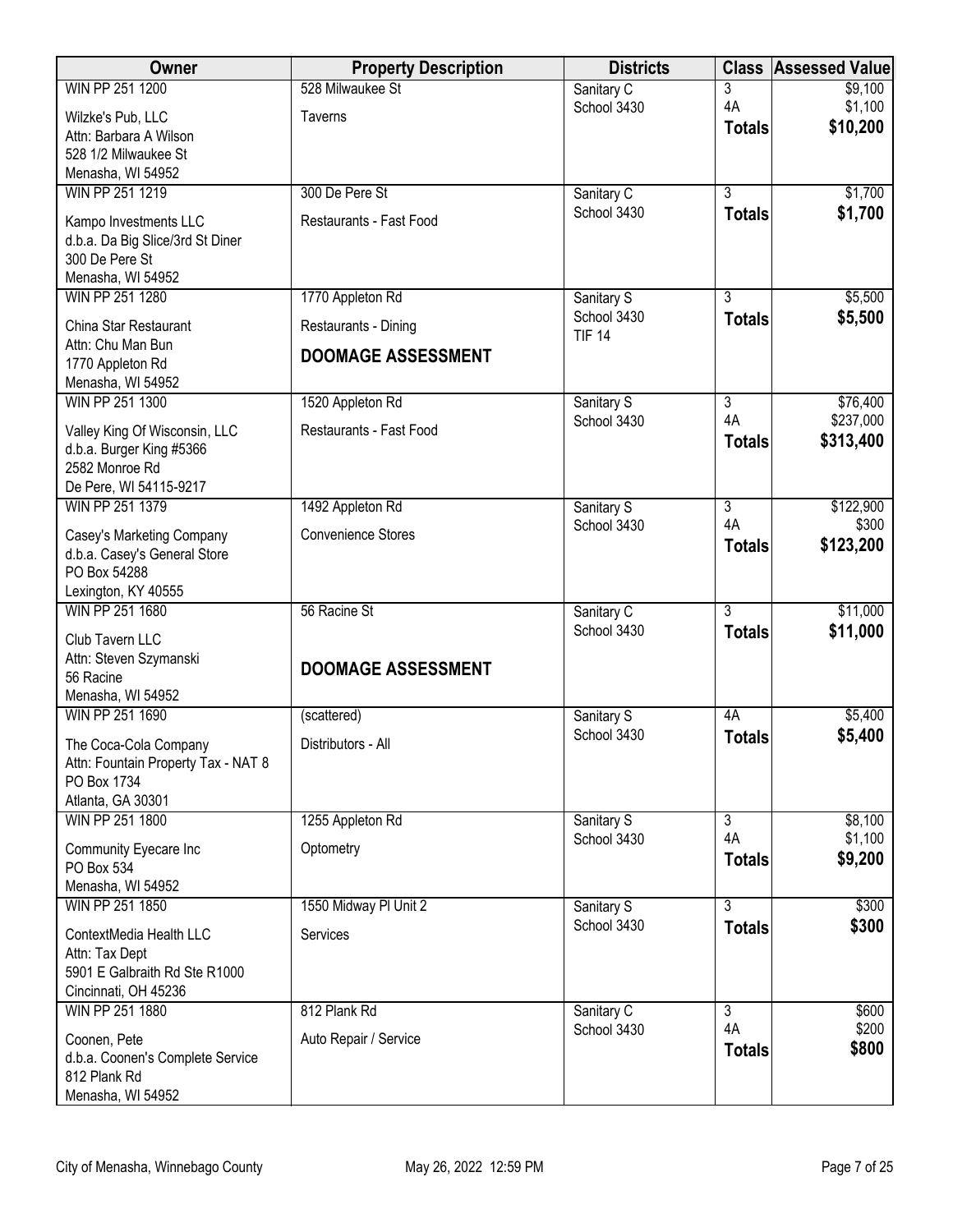| Owner                                               | <b>Property Description</b>  | <b>Districts</b>             |                     | <b>Class Assessed Value</b> |
|-----------------------------------------------------|------------------------------|------------------------------|---------------------|-----------------------------|
| WIN PP 251 1884                                     | 62 Racine St                 | Sanitary C                   |                     | \$1,100                     |
| Corrente's                                          | Karate School                | School 3430                  | <b>Totals</b>       | \$1,100                     |
| 62 Racine St<br>Menasha, WI 54952                   | <b>DOOMAGE ASSESSMENT</b>    |                              |                     |                             |
| WIN PP 251 1889                                     | 198 River St                 | Sanitary C                   | $\overline{3}$      | \$200                       |
| Cransations, LLC<br>198 River St                    | Manufacturing                | School 3430                  | 4A<br><b>Totals</b> | \$200<br>\$400              |
| Menasha, WI 54952-3033                              | <b>DOOMAGE ASSESSMENT</b>    |                              |                     |                             |
| WIN PP 251 1895                                     | 14 Tayco St Unit A           | Sanitary C                   | $\overline{3}$      | \$3,500                     |
| Crazy Donkey Burrito Grill                          | Restaurants - Dining         | School 3430<br><b>TIF 10</b> | <b>Totals</b>       | \$3,500                     |
| 14 Tayco St Unit A<br>Menasha, WI 54952             | <b>DOOMAGE ASSESSMENT</b>    |                              |                     |                             |
| WIN PP 251 1940                                     | 1463 Kenwood Dr              | Sanitary S                   | $\overline{3}$      | \$35,900                    |
| Prairie Home Elder Services LLC<br>1463 Kenwood Dr  | <b>Elderly Care Facility</b> | School 3430                  | 4A<br><b>Totals</b> | \$5,800<br>\$41,700         |
| Menasha, WI 54952                                   | <b>DOOMAGE ASSESSMENT</b>    |                              |                     |                             |
| WIN PP 251 2035                                     | 1313 Midway Rd               | Sanitary S                   | $\overline{3}$      | \$4,800                     |
| Data One Computer Services Inc                      |                              | School 3430                  | 4A                  | \$10,700                    |
| Attn: John Seidel                                   | <b>DOOMAGE ASSESSMENT</b>    |                              | <b>Totals</b>       | \$15,500                    |
| 1313 Midway Rd                                      |                              |                              |                     |                             |
| Menasha, WI 54952<br>WIN PP 251 2075                | 540 Broad St                 | Sanitary C                   | 4A                  | \$1,300                     |
|                                                     |                              | School 3430                  | <b>Totals</b>       | \$1,300                     |
| De Bruin's Auto Body et al<br>Attn: Dennis De Bruin | Auto Repair / Service        |                              |                     |                             |
| 540 Broad St                                        | <b>DOOMAGE ASSESSMENT</b>    |                              |                     |                             |
| Menasha, WI 54952                                   |                              |                              |                     |                             |
| WIN PP 251 2081                                     | 353 Sixth St                 | Sanitary C                   | $\overline{3}$      | \$1,900                     |
| De Lage Landen Financial Services Inc               | Leasing                      | School 3430                  | <b>Totals</b>       | \$1,900                     |
| 1111 Old Eagle School Rd                            |                              |                              |                     |                             |
| Wayne, PA 19087                                     |                              |                              |                     |                             |
| WIN PP 251 2085                                     | 1428 Midway Rd               | Sanitary S<br>School 3430    | 3                   | \$6,700<br>\$6,700          |
| De Lage Landen Financial Services Inc               | Leasing                      |                              | <b>Totals</b>       |                             |
| 1111 Old Eagle School Rd<br>Wayne, PA 19087         |                              |                              |                     |                             |
| WIN PP 251 2150                                     | 1135 Appleton Rd             | Sanitary S                   | $\overline{3}$      | \$19,000                    |
|                                                     | Retail                       | School 3430                  | 4A                  | \$5,600                     |
| Dolgencorp, LLC<br>d.b.a. Dollar General #13175     |                              |                              | <b>Totals</b>       | \$24,600                    |
| Attn: Tax Dept                                      |                              |                              |                     |                             |
| PO Box 503410                                       |                              |                              |                     |                             |
| Indianapolis, IN 46256<br>WIN PP 251 2157           | (scattered)                  | Sanitary C                   | $\overline{3}$      | \$20,300                    |
|                                                     |                              | School 3430                  | <b>Totals</b>       | \$20,300                    |
| DirecTV, LLC<br>PO Box 2789                         | Satellite TV                 |                              |                     |                             |
| Addison, TX 75001                                   |                              |                              |                     |                             |
| WIN PP 251 2200                                     | 1151 Midway Rd               | Sanitary S                   | $\overline{3}$      | \$10,300                    |
| Dollar Tree Stores, #1105                           | Retail                       | School 3430                  | 4A                  | \$500                       |
| PO Box 460389                                       |                              |                              | <b>Totals</b>       | \$10,800                    |
| Dept 120                                            |                              |                              |                     |                             |
| Houston, TX 77056                                   |                              |                              |                     |                             |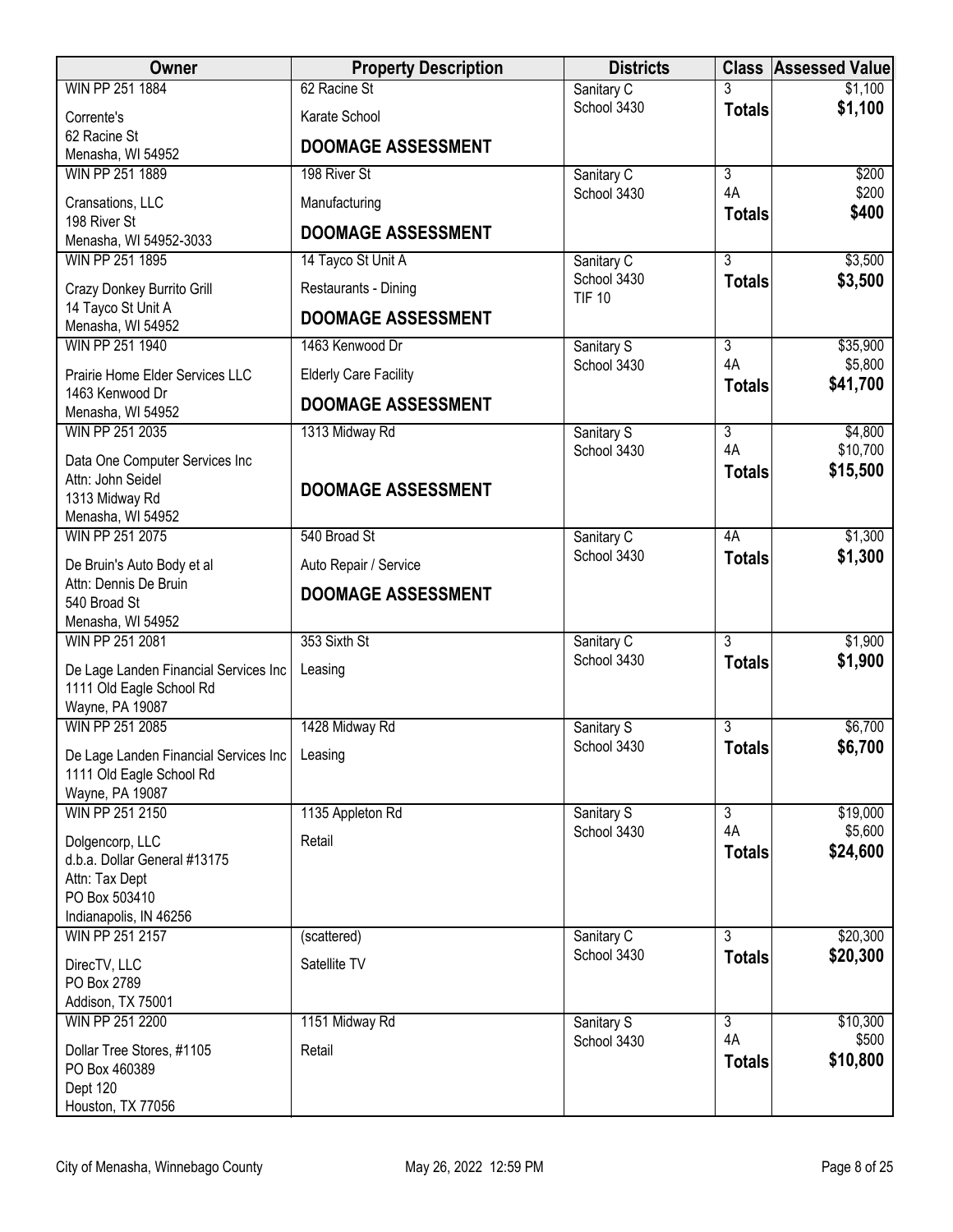| Owner                                   | <b>Property Description</b>    | <b>Districts</b> |                | <b>Class Assessed Value</b> |
|-----------------------------------------|--------------------------------|------------------|----------------|-----------------------------|
| WIN PP 251 2228                         | 130 Main St Unit 204           | Sanitary C       | 3              | \$1,600                     |
| EBSO, Inc                               | Third Party Administrator      | School 3430      | 4A             | \$2,300                     |
| 7020 N Port Washington Rd               |                                |                  | <b>Totals</b>  | \$3,900                     |
| <b>Ste 206</b>                          | <b>DOOMAGE ASSESSMENT</b>      |                  |                |                             |
| Glendale, WI 53217-3800                 |                                |                  |                |                             |
| WIN PP 251 2320                         | 850 Oneida St                  | Sanitary S       | $\overline{3}$ | \$900                       |
| Dutch Quality Homes, Inc                | Real Estate - Sales & Appraise | School 3430      | 4A             | \$200                       |
| 211 Dakota Grove                        |                                |                  | <b>Totals</b>  | \$1,100                     |
| Menasha, WI 54952                       |                                |                  |                |                             |
| WIN PP 251 2355                         | (scattered)                    | Sanitary C       | 4A             | \$5,600                     |
| Dish Network, L.L.C.                    | Satellite TV                   | School 3430      | <b>Totals</b>  | \$5,600                     |
| PO Box 6623                             |                                |                  |                |                             |
| Englewood, CO 80155                     |                                |                  |                |                             |
| WIN PP 251 2368                         | 180 Main St Unit 2             | Sanitary C       | $\overline{3}$ | \$1,500                     |
| Edward D. Jones & Co, L.P.              | Stock/Bond Brokers             | School 3430      | 4A             | \$2,100                     |
| d.b.a. Branch Tax #33733                |                                |                  | <b>Totals</b>  | \$3,600                     |
| PO Box 66528                            |                                |                  |                |                             |
| St. Louis, MO 63166-6528                |                                |                  |                |                             |
| WIN PP 251 2378                         | 1700 Midway Rd                 | Sanitary S       | $\overline{3}$ | \$2,800                     |
| Smucker FoodService, Inc                | Retail                         | School 3430      | <b>Totals</b>  | \$2,800                     |
| PO Box 3576                             |                                |                  |                |                             |
| Chicago, IL 60654                       |                                |                  |                |                             |
| WIN PP 251 2379                         | 200 Main St                    | Sanitary C       | $\overline{3}$ | \$5,000                     |
| <b>Emprize Brew Mill</b>                | Restaurants - Dining           | School 3430      | <b>Totals</b>  | \$5,000                     |
| 200 Main St                             |                                |                  |                |                             |
| Menasha, WI 54952                       | <b>DOOMAGE ASSESSMENT</b>      |                  |                |                             |
| WIN PP 251 2380                         | 705 Appleton Rd                | Sanitary C       | $\overline{3}$ | \$3,400                     |
| Solea Mexican Grill, LLC                | Restaurants - Dining           | School 3430      | 4A             | \$200                       |
| 1350 Gillingham Rd                      |                                |                  | <b>Totals</b>  | \$3,600                     |
| Neenah, WI 54956                        |                                |                  |                |                             |
| WIN PP 251 2400                         | 936 Sixth St                   | Sanitary C       | $\overline{3}$ | \$500                       |
| Saeka Properties LTD                    | Apartments / Rental            | School 3430      | <b>Totals</b>  | \$500                       |
| Attn: Hawkins Ash CPA's LLP             |                                |                  |                |                             |
| One E Waldo Blvd                        |                                |                  |                |                             |
| Manitowoc, WI 54220                     |                                |                  |                |                             |
| WIN PP 251 2440                         | 714 Appleton Rd                | Sanitary C       | 3              | \$9,300                     |
| Family Dollar Stores of Wisconsin, Inc. | Retail                         | School 3430      | 4A             | \$500                       |
| d.b.a. Family Dollar Stores #21518      |                                |                  | <b>Totals</b>  | \$9,800                     |
| PO Box 460389                           |                                |                  |                |                             |
| Dept 120                                |                                |                  |                |                             |
| Houston, TX 77056                       |                                |                  |                |                             |
| WIN PP 251 2445                         | 1819 Midway Rd                 | Sanitary S       | 3              | \$14,600                    |
| Family Dollar Stores of Wisconsin, Inc. | Retail                         | School 3430      | 4A             | \$500                       |
| d.b.a. Family Dollar Stores #25240      |                                |                  | <b>Totals</b>  | \$15,100                    |
| PO Box 460389                           |                                |                  |                |                             |
| Dept 120                                |                                |                  |                |                             |
| Houston, TX 77056                       |                                |                  |                |                             |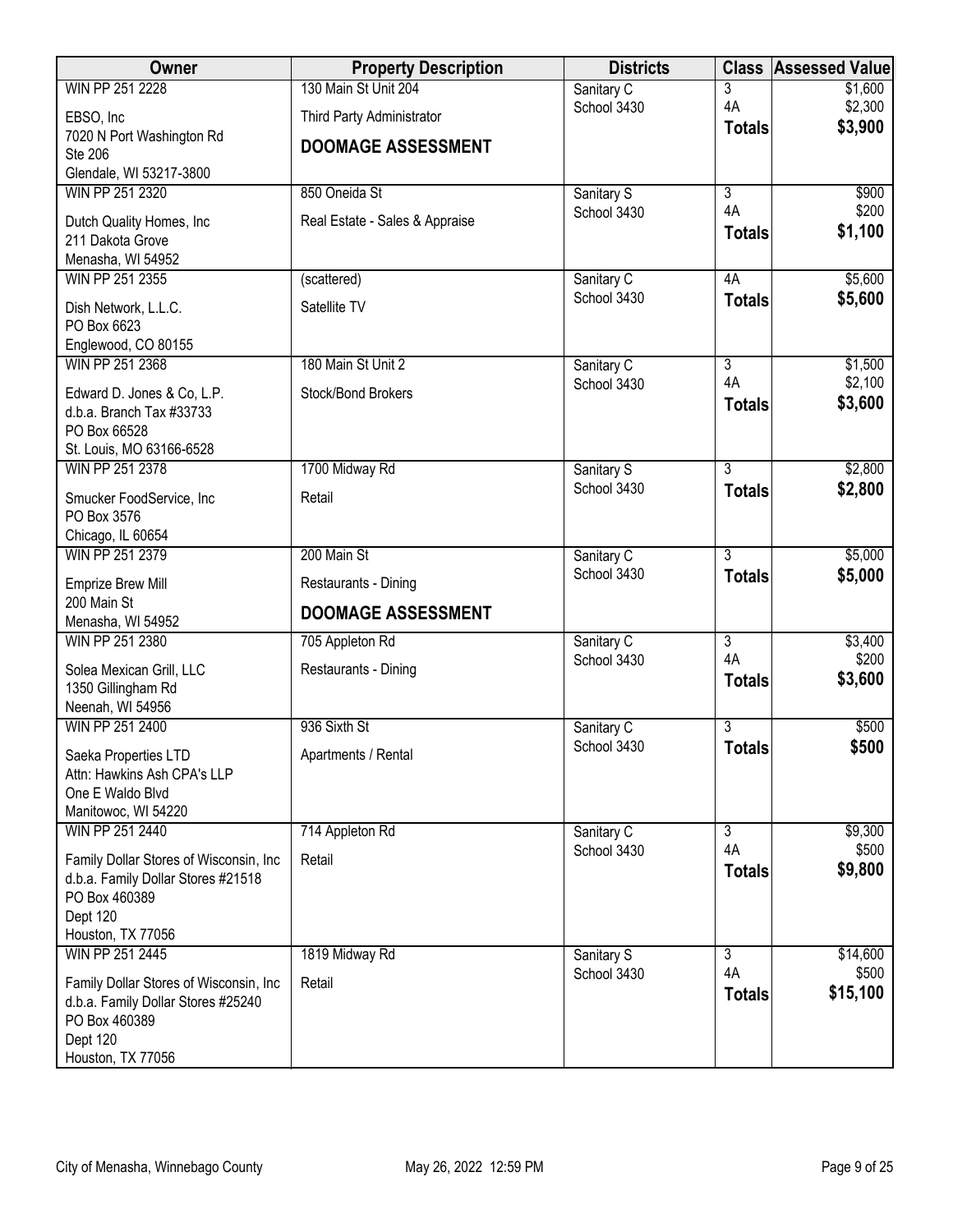| Owner                                        | <b>Property Description</b> | <b>Districts</b>             |                     | <b>Class Assessed Value</b> |
|----------------------------------------------|-----------------------------|------------------------------|---------------------|-----------------------------|
| WIN PP 251 2466                              | (scattered)                 | Sanitary S                   |                     | \$3,300                     |
| Farmer Bros. Co                              | Wholesale                   | School 3430                  | <b>Totals</b>       | \$3,300                     |
| 1912 Farmer Brothers Dr<br>Roanoke, TX 76262 |                             |                              |                     |                             |
| WIN PP 251 2479                              | 1275 Appleton Rd            | Sanitary S                   | $\overline{3}$      | \$5,500                     |
|                                              |                             | School 3430                  | <b>Totals</b>       | \$5,500                     |
| Fast And Easy, Inc<br>Attn: Bradley Lanning  | Services                    |                              |                     |                             |
| 1275 Appleton Rd                             |                             |                              |                     |                             |
| Menasha, WI 54952                            |                             |                              |                     |                             |
| WIN PP 251 2490                              | 450 Third St                | Sanitary C                   | $\overline{3}$      | \$4,900                     |
| Fifth Third Bank, National Association       | Leasing                     | School 3430                  | <b>Totals</b>       | \$4,900                     |
| d.b.a. Currency Processing Solutions         |                             |                              |                     |                             |
| 38 Fountain Square Plaza                     |                             |                              |                     |                             |
| <b>MD 1090MH</b><br>Cincinnati, OH 45263     |                             |                              |                     |                             |
| WIN PP 251 2600                              | 320 Racine St               | Sanitary C                   | $\overline{3}$      | \$46,000                    |
|                                              | <b>Financial Services</b>   | School 3430                  | 4A                  | \$1,600                     |
| Nicolet National Bank<br>111 N Washington St |                             | <b>TIF 04</b>                | <b>Totals</b>       | \$47,600                    |
| Green Bay, WI 54301                          |                             |                              |                     |                             |
| WIN PP 251 2745                              | 1295 Appleton Rd            | Sanitary S                   | $\overline{3}$      | \$200                       |
| Fox Valley Roofing and Siding                | Contractors                 | School 3430                  | <b>Totals</b>       | \$200                       |
| PO Box 137                                   |                             |                              |                     |                             |
| Menasha, WI 54952                            |                             |                              |                     |                             |
| WIN PP 251 2800                              | 514 Racine St               | Sanitary C                   | $\overline{3}$      | \$56,200                    |
| Franzoi & Franzoi, S.C.                      | Attorneys                   | School 3430                  | 4A<br><b>Totals</b> | \$400<br>\$56,600           |
| Franzoi & Franzoi, S.C.                      |                             |                              |                     |                             |
| 514 Racine St<br>Menasha, WI 54952           |                             |                              |                     |                             |
| WIN PP 251 2804                              | 1499 Appleton Rd            | Sanitary S                   | $\overline{3}$      | \$114,900                   |
|                                              | <b>Convenience Stores</b>   | School 3430                  | 4A                  | \$200                       |
| Kwik Trip, Inc #297<br>1626 Oak St           |                             |                              | <b>Totals</b>       | \$115,100                   |
| La Crosse, WI 54602                          |                             |                              |                     |                             |
| WIN PP 251 2811                              | 1750 Appleton Rd            | Sanitary S                   | $\overline{3}$      | \$900                       |
| Freshline Keto Market                        | Retail                      | School 3430<br><b>TIF 14</b> | 4A                  | \$600<br>\$1,500            |
| 1750 Appleton Rd                             |                             |                              | <b>Totals</b>       |                             |
| Menasha, WI 54952<br>WIN PP 251 2821         | 304 De Pere St              |                              | $\overline{3}$      | \$2,500                     |
|                                              |                             | Sanitary C<br>School 3430    | <b>Totals</b>       | \$2,500                     |
| Fur Baby Spa<br>304 De Pere St               | Pets                        |                              |                     |                             |
| Menasha, WI 54952                            | <b>DOOMAGE ASSESSMENT</b>   |                              |                     |                             |
| WIN PP 251 2829                              | 1151 Midway Rd              | Sanitary S                   | $\overline{3}$      | \$75,300                    |
| Piggly Wiggly Midwest LLC                    | Food Store                  | School 3430                  | 4A                  | \$5,800                     |
| 2215 Union Ave                               |                             |                              | <b>Totals</b>       | \$81,100                    |
| Sheboygan, WI 53081                          |                             |                              |                     |                             |
| WIN PP 251 2880                              | 1801 Bud Dr                 | Sanitary S                   | $\overline{3}$      | \$5,100                     |
| Wells Fargo Vendor Financial Services        | Leasing                     | School 3430                  | <b>Totals</b>       | \$5,100                     |
| LLC                                          |                             |                              |                     |                             |
| PO Box 36200<br>Billings, MT 59107-6200      |                             |                              |                     |                             |
|                                              |                             |                              |                     |                             |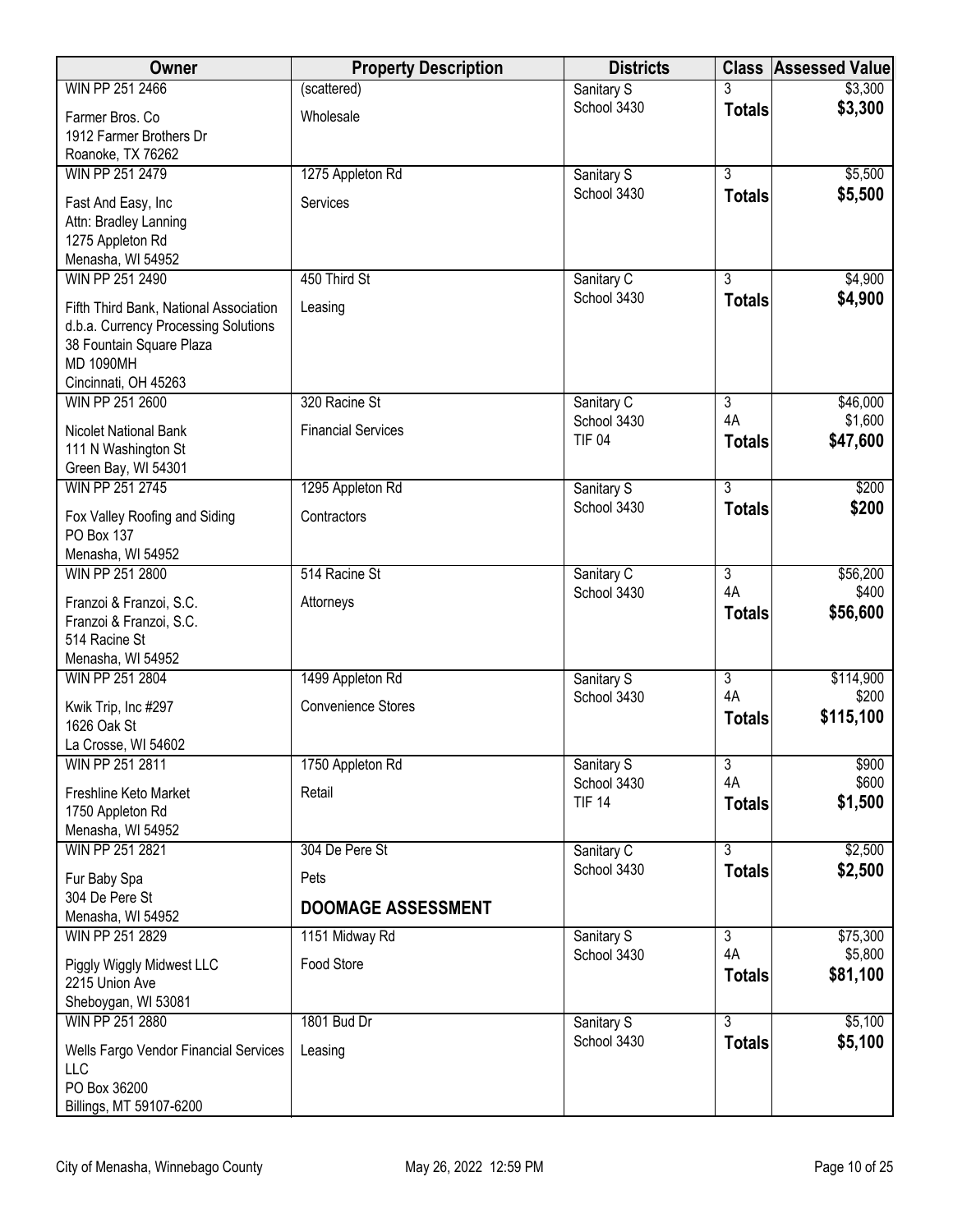| 3<br>Sanitary S<br>4A<br>\$100<br>School 3430<br>Swin School<br><b>LMSwim Properties LLC</b><br>\$4,500<br><b>Totals</b><br>Attn: Mandy Ruys<br>1420 University Dr<br>Menasha, WI 54952<br>WIN PP 251 2980<br>1203 Appleton Rd<br>$\overline{3}$<br>\$1,400<br>Sanitary S<br>4A<br>\$1,300<br>School 3430<br>Londerville, Kevin & Tammy<br>Beauty Shops, Schools, & Suppl<br>\$2,700<br><b>Totals</b><br>Attn: Kevin & Tammy Londerville<br><b>DOOMAGE ASSESSMENT</b><br>1203 Appleton Rd<br>Menasha, WI 54952<br>$\overline{3}$<br>\$1,500<br>WIN PP 251 3011<br>3102 Community Way<br>Sanitary H<br>School 0147<br>\$1,500<br><b>Totals</b><br>Gordon Flesch Company, Inc / GFC<br>Leasing<br><b>TIF 12</b><br>Leasing<br>2675 Research Park Dr<br>Madison, WI 53711<br>$\overline{3}$<br>WIN PP 251 3014<br>1801 Bud Dr<br>\$9,600<br>Sanitary S<br>School 3430<br>\$9,600<br><b>Totals</b><br>Gordon Flesch Company, Inc / GFC<br>Leasing<br>Leasing<br>2675 Research Park Dr<br>Madison, WI 53711<br>$\overline{3}$<br>\$28,900<br>WIN PP 251 3015<br>150 Main St Unit 300<br>Sanitary C<br>\$28,900<br>School 3430<br><b>Totals</b><br>Gordon Flesch Company, Inc / GFC<br>Leasing<br><b>TIF 04</b><br>Leasing | Owner           | <b>Property Description</b> | <b>Districts</b> | <b>Class</b> | <b>Assessed Value</b> |
|----------------------------------------------------------------------------------------------------------------------------------------------------------------------------------------------------------------------------------------------------------------------------------------------------------------------------------------------------------------------------------------------------------------------------------------------------------------------------------------------------------------------------------------------------------------------------------------------------------------------------------------------------------------------------------------------------------------------------------------------------------------------------------------------------------------------------------------------------------------------------------------------------------------------------------------------------------------------------------------------------------------------------------------------------------------------------------------------------------------------------------------------------------------------------------------------------------------------|-----------------|-----------------------------|------------------|--------------|-----------------------|
|                                                                                                                                                                                                                                                                                                                                                                                                                                                                                                                                                                                                                                                                                                                                                                                                                                                                                                                                                                                                                                                                                                                                                                                                                      | WIN PP 251 2976 | 1420 University Dr          |                  |              | \$4,400               |
|                                                                                                                                                                                                                                                                                                                                                                                                                                                                                                                                                                                                                                                                                                                                                                                                                                                                                                                                                                                                                                                                                                                                                                                                                      |                 |                             |                  |              |                       |
|                                                                                                                                                                                                                                                                                                                                                                                                                                                                                                                                                                                                                                                                                                                                                                                                                                                                                                                                                                                                                                                                                                                                                                                                                      |                 |                             |                  |              |                       |
|                                                                                                                                                                                                                                                                                                                                                                                                                                                                                                                                                                                                                                                                                                                                                                                                                                                                                                                                                                                                                                                                                                                                                                                                                      |                 |                             |                  |              |                       |
|                                                                                                                                                                                                                                                                                                                                                                                                                                                                                                                                                                                                                                                                                                                                                                                                                                                                                                                                                                                                                                                                                                                                                                                                                      |                 |                             |                  |              |                       |
|                                                                                                                                                                                                                                                                                                                                                                                                                                                                                                                                                                                                                                                                                                                                                                                                                                                                                                                                                                                                                                                                                                                                                                                                                      |                 |                             |                  |              |                       |
|                                                                                                                                                                                                                                                                                                                                                                                                                                                                                                                                                                                                                                                                                                                                                                                                                                                                                                                                                                                                                                                                                                                                                                                                                      |                 |                             |                  |              |                       |
|                                                                                                                                                                                                                                                                                                                                                                                                                                                                                                                                                                                                                                                                                                                                                                                                                                                                                                                                                                                                                                                                                                                                                                                                                      |                 |                             |                  |              |                       |
|                                                                                                                                                                                                                                                                                                                                                                                                                                                                                                                                                                                                                                                                                                                                                                                                                                                                                                                                                                                                                                                                                                                                                                                                                      |                 |                             |                  |              |                       |
|                                                                                                                                                                                                                                                                                                                                                                                                                                                                                                                                                                                                                                                                                                                                                                                                                                                                                                                                                                                                                                                                                                                                                                                                                      |                 |                             |                  |              |                       |
|                                                                                                                                                                                                                                                                                                                                                                                                                                                                                                                                                                                                                                                                                                                                                                                                                                                                                                                                                                                                                                                                                                                                                                                                                      |                 |                             |                  |              |                       |
|                                                                                                                                                                                                                                                                                                                                                                                                                                                                                                                                                                                                                                                                                                                                                                                                                                                                                                                                                                                                                                                                                                                                                                                                                      |                 |                             |                  |              |                       |
|                                                                                                                                                                                                                                                                                                                                                                                                                                                                                                                                                                                                                                                                                                                                                                                                                                                                                                                                                                                                                                                                                                                                                                                                                      |                 |                             |                  |              |                       |
|                                                                                                                                                                                                                                                                                                                                                                                                                                                                                                                                                                                                                                                                                                                                                                                                                                                                                                                                                                                                                                                                                                                                                                                                                      |                 |                             |                  |              |                       |
|                                                                                                                                                                                                                                                                                                                                                                                                                                                                                                                                                                                                                                                                                                                                                                                                                                                                                                                                                                                                                                                                                                                                                                                                                      |                 |                             |                  |              |                       |
|                                                                                                                                                                                                                                                                                                                                                                                                                                                                                                                                                                                                                                                                                                                                                                                                                                                                                                                                                                                                                                                                                                                                                                                                                      |                 |                             |                  |              |                       |
|                                                                                                                                                                                                                                                                                                                                                                                                                                                                                                                                                                                                                                                                                                                                                                                                                                                                                                                                                                                                                                                                                                                                                                                                                      |                 |                             |                  |              |                       |
|                                                                                                                                                                                                                                                                                                                                                                                                                                                                                                                                                                                                                                                                                                                                                                                                                                                                                                                                                                                                                                                                                                                                                                                                                      |                 |                             |                  |              |                       |
|                                                                                                                                                                                                                                                                                                                                                                                                                                                                                                                                                                                                                                                                                                                                                                                                                                                                                                                                                                                                                                                                                                                                                                                                                      |                 |                             |                  |              |                       |
|                                                                                                                                                                                                                                                                                                                                                                                                                                                                                                                                                                                                                                                                                                                                                                                                                                                                                                                                                                                                                                                                                                                                                                                                                      |                 |                             |                  |              |                       |
|                                                                                                                                                                                                                                                                                                                                                                                                                                                                                                                                                                                                                                                                                                                                                                                                                                                                                                                                                                                                                                                                                                                                                                                                                      |                 |                             |                  |              |                       |
|                                                                                                                                                                                                                                                                                                                                                                                                                                                                                                                                                                                                                                                                                                                                                                                                                                                                                                                                                                                                                                                                                                                                                                                                                      |                 |                             |                  |              |                       |
| 2675 Research Park Dr                                                                                                                                                                                                                                                                                                                                                                                                                                                                                                                                                                                                                                                                                                                                                                                                                                                                                                                                                                                                                                                                                                                                                                                                |                 |                             |                  |              |                       |
| Madison, WI 53711<br>\$200<br>WIN PP 251 3016<br>1313 Racine Rd<br>Sanitary S<br>3                                                                                                                                                                                                                                                                                                                                                                                                                                                                                                                                                                                                                                                                                                                                                                                                                                                                                                                                                                                                                                                                                                                                   |                 |                             |                  |              |                       |
| 4A<br>\$100<br>School 3430                                                                                                                                                                                                                                                                                                                                                                                                                                                                                                                                                                                                                                                                                                                                                                                                                                                                                                                                                                                                                                                                                                                                                                                           |                 |                             |                  |              |                       |
| <b>Printing Services</b><br>Spectro Printing Inc<br>\$300<br><b>Totals</b><br>1313 Racine Rd                                                                                                                                                                                                                                                                                                                                                                                                                                                                                                                                                                                                                                                                                                                                                                                                                                                                                                                                                                                                                                                                                                                         |                 |                             |                  |              |                       |
| Menasha, WI 54952                                                                                                                                                                                                                                                                                                                                                                                                                                                                                                                                                                                                                                                                                                                                                                                                                                                                                                                                                                                                                                                                                                                                                                                                    |                 |                             |                  |              |                       |
| $\overline{3}$<br>\$104,500<br>WIN PP 251 3017<br>(scattered)<br>Sanitary C                                                                                                                                                                                                                                                                                                                                                                                                                                                                                                                                                                                                                                                                                                                                                                                                                                                                                                                                                                                                                                                                                                                                          |                 |                             |                  |              |                       |
| \$104,500<br>School 3430<br><b>Totals</b>                                                                                                                                                                                                                                                                                                                                                                                                                                                                                                                                                                                                                                                                                                                                                                                                                                                                                                                                                                                                                                                                                                                                                                            |                 |                             |                  |              |                       |
| Gordon Flesch Company, Inc / GFC<br>Leasing<br><b>TIF 13</b><br>Leasing                                                                                                                                                                                                                                                                                                                                                                                                                                                                                                                                                                                                                                                                                                                                                                                                                                                                                                                                                                                                                                                                                                                                              |                 |                             |                  |              |                       |
| 2675 Research Park Dr                                                                                                                                                                                                                                                                                                                                                                                                                                                                                                                                                                                                                                                                                                                                                                                                                                                                                                                                                                                                                                                                                                                                                                                                |                 |                             |                  |              |                       |
| Madison, WI 53711                                                                                                                                                                                                                                                                                                                                                                                                                                                                                                                                                                                                                                                                                                                                                                                                                                                                                                                                                                                                                                                                                                                                                                                                    |                 |                             |                  |              |                       |
| $\overline{3}$<br>WIN PP 251 3018<br>430 Ahnaip St<br>Sanitary C                                                                                                                                                                                                                                                                                                                                                                                                                                                                                                                                                                                                                                                                                                                                                                                                                                                                                                                                                                                                                                                                                                                                                     |                 |                             |                  |              | \$2,000               |
| \$2,000<br>School 3430<br><b>Totals</b><br>Leasing<br>Great America Financial Services Corp                                                                                                                                                                                                                                                                                                                                                                                                                                                                                                                                                                                                                                                                                                                                                                                                                                                                                                                                                                                                                                                                                                                          |                 |                             |                  |              |                       |
| <b>TIF 11</b><br>625 1st St SE                                                                                                                                                                                                                                                                                                                                                                                                                                                                                                                                                                                                                                                                                                                                                                                                                                                                                                                                                                                                                                                                                                                                                                                       |                 |                             |                  |              |                       |
| Ste 800                                                                                                                                                                                                                                                                                                                                                                                                                                                                                                                                                                                                                                                                                                                                                                                                                                                                                                                                                                                                                                                                                                                                                                                                              |                 |                             |                  |              |                       |
| Cedar Rapids, IA 52401                                                                                                                                                                                                                                                                                                                                                                                                                                                                                                                                                                                                                                                                                                                                                                                                                                                                                                                                                                                                                                                                                                                                                                                               |                 |                             |                  |              |                       |
| WIN PP 251 3022<br>68 Racine St<br>Sanitary C<br>$\overline{3}$                                                                                                                                                                                                                                                                                                                                                                                                                                                                                                                                                                                                                                                                                                                                                                                                                                                                                                                                                                                                                                                                                                                                                      |                 |                             |                  |              | \$100                 |
| 4A<br>\$100<br>School 3430<br>Services<br>Great Big Graphics, LLC<br>\$200<br><b>Totals</b>                                                                                                                                                                                                                                                                                                                                                                                                                                                                                                                                                                                                                                                                                                                                                                                                                                                                                                                                                                                                                                                                                                                          |                 |                             |                  |              |                       |
| 68 Racine St                                                                                                                                                                                                                                                                                                                                                                                                                                                                                                                                                                                                                                                                                                                                                                                                                                                                                                                                                                                                                                                                                                                                                                                                         |                 |                             |                  |              |                       |
| Menasha, WI 54952                                                                                                                                                                                                                                                                                                                                                                                                                                                                                                                                                                                                                                                                                                                                                                                                                                                                                                                                                                                                                                                                                                                                                                                                    |                 |                             |                  |              |                       |
| $\overline{3}$<br>WIN PP 251 3023<br>1440 Oneida St<br>Sanitary S<br>\$15,700<br>School 3430                                                                                                                                                                                                                                                                                                                                                                                                                                                                                                                                                                                                                                                                                                                                                                                                                                                                                                                                                                                                                                                                                                                         |                 |                             |                  |              | \$15,700              |
| <b>Totals</b><br>Leasing<br>Great America Financial Services Corp                                                                                                                                                                                                                                                                                                                                                                                                                                                                                                                                                                                                                                                                                                                                                                                                                                                                                                                                                                                                                                                                                                                                                    |                 |                             |                  |              |                       |
| 625 1st St SE<br>Ste 800                                                                                                                                                                                                                                                                                                                                                                                                                                                                                                                                                                                                                                                                                                                                                                                                                                                                                                                                                                                                                                                                                                                                                                                             |                 |                             |                  |              |                       |
| Cedar Rapids, IA 52401                                                                                                                                                                                                                                                                                                                                                                                                                                                                                                                                                                                                                                                                                                                                                                                                                                                                                                                                                                                                                                                                                                                                                                                               |                 |                             |                  |              |                       |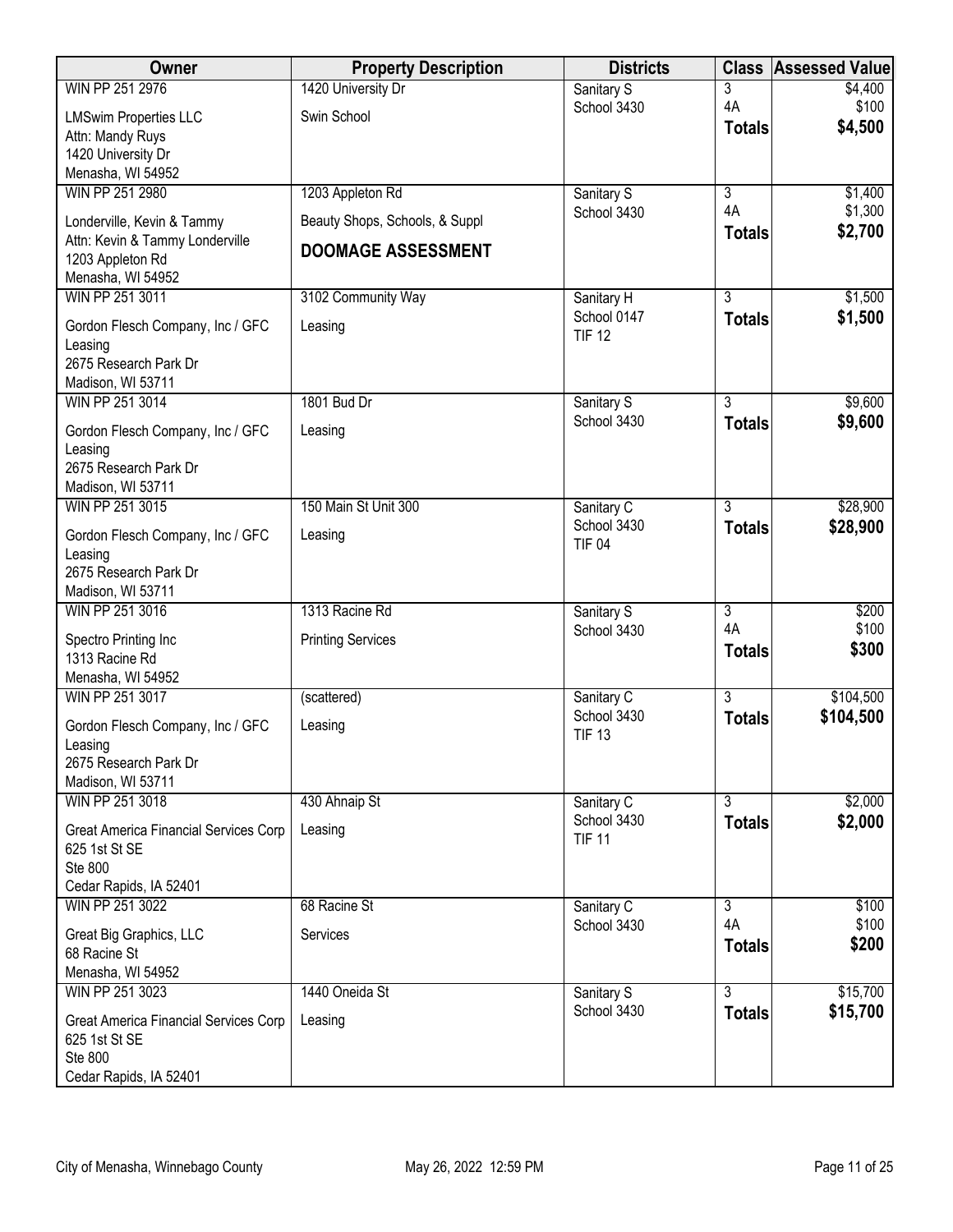| <b>Owner</b>                                       | <b>Property Description</b>    | <b>Districts</b>          | <b>Class</b>                    | <b>Assessed Value</b> |
|----------------------------------------------------|--------------------------------|---------------------------|---------------------------------|-----------------------|
| WIN PP 251 3024                                    | 41 Main St                     | Sanitary C                |                                 | \$8,200               |
| Great America Financial Services Corp              | Leasing                        | School 3430               | <b>Totals</b>                   | \$8,200               |
| 625 1st St SE                                      |                                |                           |                                 |                       |
| Ste 800<br>Cedar Rapids, IA 52401                  |                                |                           |                                 |                       |
| WIN PP 251 3026                                    | 500 Appleton St Unit A         | Sanitary C                | $\overline{3}$                  | \$4,400               |
| Great America Financial Services Corp              | Leasing                        | School 3430               | <b>Totals</b>                   | \$4,400               |
| 625 1st St SE                                      |                                |                           |                                 |                       |
| Ste 800                                            |                                |                           |                                 |                       |
| Cedar Rapids, IA 52401                             |                                |                           |                                 |                       |
| WIN PP 251 3027                                    | 1570 Midway Pl                 | Sanitary S<br>School 3430 | 3<br><b>Totals</b>              | \$11,000<br>\$11,000  |
| Great America Financial Services Corp              | Leasing                        |                           |                                 |                       |
| 625 1st St SE<br><b>Ste 800</b>                    |                                |                           |                                 |                       |
| Cedar Rapids, IA 52401                             |                                |                           |                                 |                       |
| WIN PP 251 3031                                    | (scattered)                    | Sanitary S                | $\overline{3}$                  | \$6,600               |
| Great Lakes Coca-Cola Distribution, LLO            | Distributors - All             | School 3430               | <b>Totals</b>                   | \$6,600               |
| 6250 N River Rd Ste 9000                           |                                |                           |                                 |                       |
| Rosemont, IL 60018                                 |                                |                           |                                 |                       |
| WIN PP 251 3032                                    | (scattered)                    | Sanitary C<br>School 3430 | $\overline{3}$<br><b>Totals</b> | \$1,100<br>\$1,100    |
| Great Lakes Coca-Cola Distribution, LLO            | Distributors - All             |                           |                                 |                       |
| 6250 N River Rd Ste 9000<br>Rosemont, IL 60018     |                                |                           |                                 |                       |
| WIN PP 251 3120                                    | 41 Main St                     | Sanitary C                | $\overline{3}$                  | \$8,700               |
| <b>Gunderson Cleaners</b>                          | Laundries, Laundromats & Clean | School 3430               | 4A                              | \$100                 |
| 41 Main St                                         |                                |                           | <b>Totals</b>                   | \$8,800               |
| Menasha, WI 54952                                  |                                |                           |                                 |                       |
| WIN PP 251 3125                                    | 1440 Oneida St Unit A          | Sanitary S                | 4A                              | \$3,300               |
| <b>Gunderson Cleaners</b>                          | Services                       | School 3430               | <b>Totals</b>                   | \$3,300               |
| N162 Eisenhower Dr                                 |                                |                           |                                 |                       |
| Appleton, WI 54915<br>WIN PP 251 3126              | 268 Sanford St                 | Sanitary C                | 3                               | \$1,500               |
|                                                    |                                | School 3430               | 4A                              | \$1,400               |
| <b>Gunderson Cleaners</b><br>41 Main St            | Laundries, Laundromats & Clean |                           | <b>Totals</b>                   | \$2,900               |
| Menasha, WI 54952                                  |                                |                           |                                 |                       |
| WIN PP 251 3140                                    | 209 Racine St                  | Sanitary C                | $\overline{3}$                  | \$3,100               |
| <b>Fishtail LLC</b>                                | <b>Convenience Stores</b>      | School 3430               | <b>Totals</b>                   | \$3,100               |
| 3045 Winnepeg St                                   | <b>DOOMAGE ASSESSMENT</b>      |                           |                                 |                       |
| Menasha, WI 54952<br>WIN PP 251 3240               | (scattered)                    | Sanitary S                | 3                               | \$3,400               |
|                                                    |                                | School 3430               | <b>Totals</b>                   | \$3,400               |
| <b>Hallmark Marketing Company</b><br>PO Box 419479 | Leasing                        |                           |                                 |                       |
| Tax #407                                           |                                |                           |                                 |                       |
| Kansas City, MO 64141-6479                         |                                |                           |                                 |                       |
| WIN PP 251 3340                                    | 835 Valley Rd                  | Sanitary S                | $\overline{3}$                  | \$3,500               |
| Studio Kids Photogaphy                             | Photography                    | School 3430               | <b>Totals</b>                   | \$3,500               |
| 835 Valley Rd<br>Menasha, WI 54952                 | <b>DOOMAGE ASSESSMENT</b>      |                           |                                 |                       |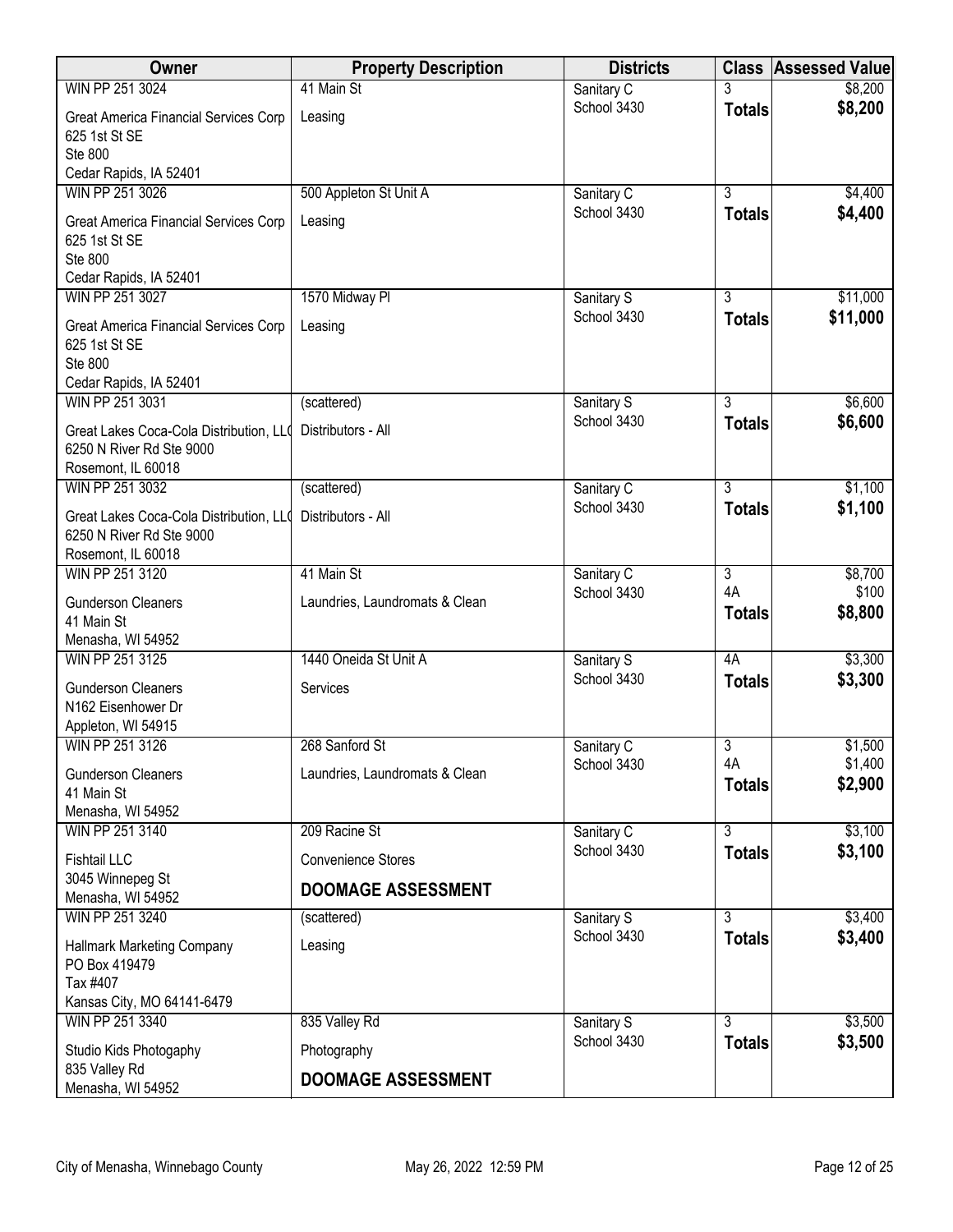| <b>Owner</b>                                  | <b>Property Description</b>  | <b>Districts</b>             |                     | <b>Class Assessed Value</b> |
|-----------------------------------------------|------------------------------|------------------------------|---------------------|-----------------------------|
| WIN PP 251 3345                               | 1313 Midway Rd               | Sanitary S                   |                     | \$4,700                     |
| Studio One Recording Studio<br>1313 Midway Rd | <b>Professional Services</b> | School 3430                  | <b>Totals</b>       | \$4,700                     |
| Menasha, WI 54952                             | <b>DOOMAGE ASSESSMENT</b>    |                              |                     |                             |
| WIN PP 251 3351                               | 87 Racine St                 | Sanitary C                   | $\overline{3}$      | \$30,000                    |
| Summit Combined Properties, LLC               | Restaurants - Fast Food      | School 3430<br><b>TIF 08</b> | 4A<br><b>Totals</b> | \$5,000<br>\$35,000         |
| d.b.a. Jimmy Johns<br>W11455 Longview Rd      | <b>DOOMAGE ASSESSMENT</b>    |                              |                     |                             |
| Brandon, WI 53919                             |                              |                              |                     |                             |
| WIN PP 251 3359                               | 1760 Appleton Rd             | Sanitary S                   | 3                   | \$1,500                     |
| Sunshine Spa, Inc                             | <b>Personal Services</b>     | School 3430<br><b>TIF 14</b> | <b>Totals</b>       | \$1,500                     |
| 1760 Appleton Rd<br>Menasha, WI 54952         | <b>DOOMAGE ASSESSMENT</b>    |                              |                     |                             |
| WIN PP 251 3366                               | 714 Appleton Rd              | Sanitary C                   | $\overline{3}$      | \$5,000                     |
| Superior Phone Store                          | Retail                       | School 3430                  | <b>Totals</b>       | \$5,000                     |
| 714 Appleton Rd<br>Menasha, WI 54952          | <b>DOOMAGE ASSESSMENT</b>    |                              |                     |                             |
| WIN PP 251 3374                               | 1488 Kenwood Dr              | Sanitary S                   | $\overline{3}$      | \$500                       |
| Symphony Diagnostic Services No 1,<br>LLC     | Mobile Diagnostic Services   | School 3430                  | 4A<br><b>Totals</b> | \$200<br>\$700              |
| 930 Ridgebrook Rd FL 3                        |                              |                              |                     |                             |
| Sparks, MD 21152                              |                              |                              |                     |                             |
| WIN PP 251 3400                               | 342 Chute St                 | Sanitary C                   | $\overline{3}$      | \$18,600                    |
| Janet & Randy Haufe, LLC                      | Restaurants - Dining         | School 3430                  | 4A                  | \$100<br>\$18,700           |
| d.b.a. Mihm's Charcoal Grill                  |                              |                              | <b>Totals</b>       |                             |
| Attn: Randy & Janet Hauffe<br>PO Box 371      |                              |                              |                     |                             |
| Menasha, WI 54952                             |                              |                              |                     |                             |
| WIN PP 251 3415                               | 901 Airport Rd               | Sanitary C                   | $\overline{3}$      | \$147,100                   |
| BraveHart Development, LLC                    | Restaurants - Fast Food      | School 3430                  | 4A                  | \$2,000                     |
| Attn: Troy M Hart MBR                         |                              |                              | <b>Totals</b>       | \$149,100                   |
| PO Box 950                                    |                              |                              |                     |                             |
| Lake View, IA 54450                           |                              |                              |                     |                             |
| WIN PP 251 3425                               | 1350 Wittmann Dr             | Sanitary S<br>School 3430    | $\overline{3}$      | \$9,200<br>\$9,200          |
| Healthcare Management Consultants In          | <b>Professional Services</b> |                              | <b>Totals</b>       |                             |
| Attn: Michael J Dejno<br>1350 Wittmann Dr     |                              |                              |                     |                             |
| Menasha, WI 54952                             |                              |                              |                     |                             |
| WIN PP 251 3430                               | 1155 Wittmann Dr             | Sanitary S                   | 3                   | \$49,200                    |
| Heartland Dental, LLC                         | Dentists                     | School 3430                  | 4A                  | \$212,700                   |
| d.b.a. RLJ Dental                             |                              |                              | <b>Totals</b>       | \$261,900                   |
| 1200 Network Centre Dr                        |                              |                              |                     |                             |
| Ste #2<br>Effingham, IL 62401                 |                              |                              |                     |                             |
| WIN PP 251 3434                               | 1255 De Pere St              | Sanitary C                   | 3                   | \$15,800                    |
|                                               |                              | School 3430                  | 4A                  | \$400                       |
| ANew Choice Care Inc<br>1531 Elk Trail Ct     | <b>CBRF-Senior Housing</b>   |                              | <b>Totals</b>       | \$16,200                    |
| Neenah, WI 54956                              |                              |                              |                     |                             |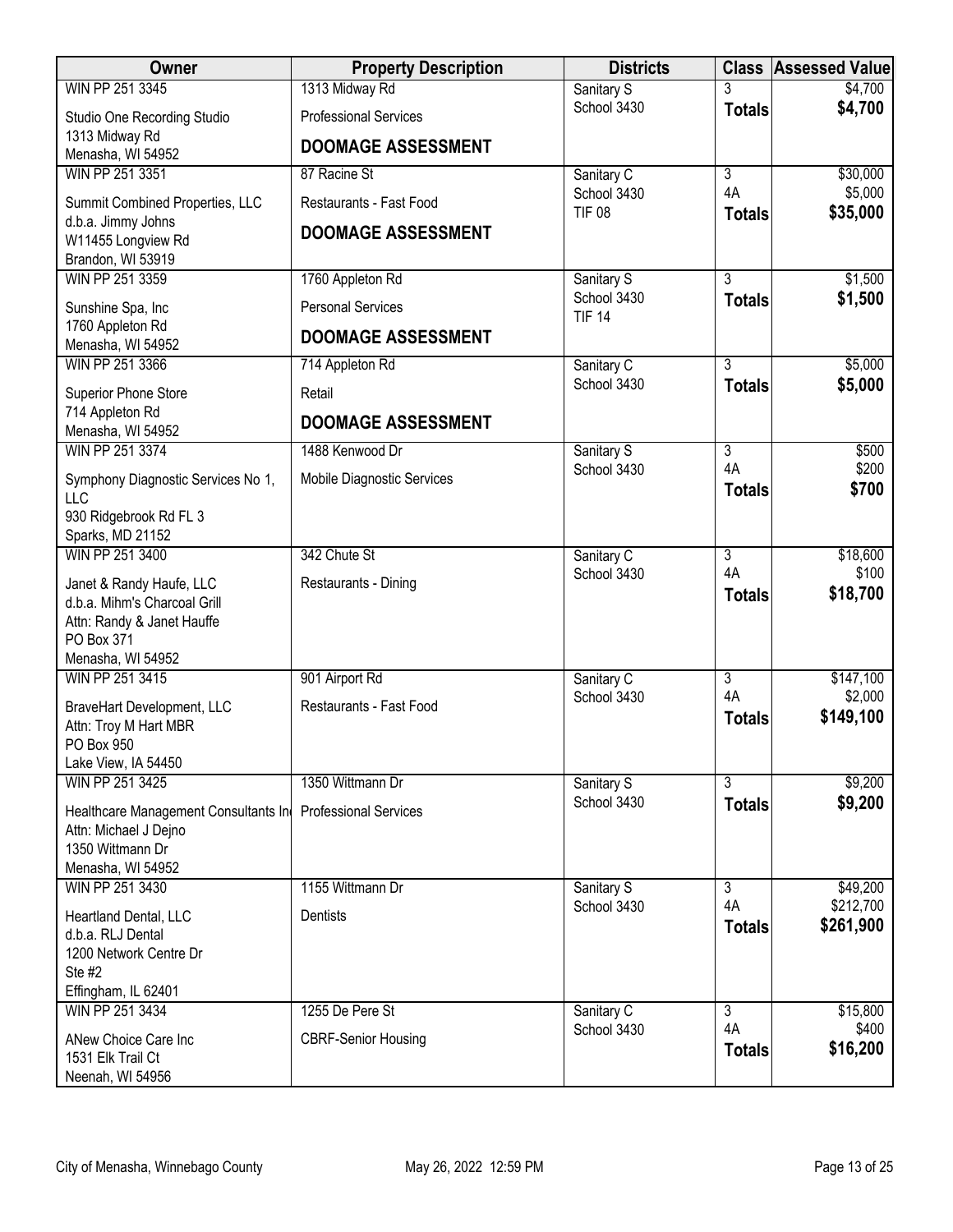| Owner                                               | <b>Property Description</b>    | <b>Districts</b>          | <b>Class</b>   | <b>Assessed Value</b> |
|-----------------------------------------------------|--------------------------------|---------------------------|----------------|-----------------------|
| WIN PP 251 3500                                     | 880 Oneida St Unit E           | Sanitary S                | 3              | \$6,500               |
| HHA of Wisconsin LLC                                |                                | School 3430               | 4A             | \$12,500<br>\$19,000  |
| 901 Hugh Wallis Rd S                                |                                |                           | <b>Totals</b>  |                       |
| Lafayette, LA 70508<br>WIN PP 251 3538              | 851 Racine St Unit B           |                           | $\overline{3}$ | \$2,300               |
|                                                     |                                | Sanitary C<br>School 3430 | 4A             | \$200                 |
| Hjortness And Associates, CPA SC                    | Accountants - All              |                           | <b>Totals</b>  | \$2,500               |
| 851 Racine St Unit #B<br>Menasha, WI 54952          |                                |                           |                |                       |
| WIN PP 251 3568                                     | 1230 Midway Rd                 | Sanitary S                | 3              | \$14,400              |
| Gerber Child Development Services,                  | Day Care                       | School 3430               | 4A             | \$200                 |
| LLC                                                 |                                |                           | <b>Totals</b>  | \$14,600              |
| Attn: Ernest T Gerber                               |                                |                           |                |                       |
| 1230 Midway Rd<br>Menasha, WI 54952                 |                                |                           |                |                       |
| WIN PP 251 3630                                     | 800 Plank Rd                   | Sanitary C                | $\overline{3}$ | \$14,700              |
| Plank Road, LLC                                     | <b>Taverns</b>                 | School 3430               | <b>Totals</b>  | \$14,700              |
| Attn: Kimberly Halbach                              |                                |                           |                |                       |
| 1151 Valley Rd                                      | <b>DOOMAGE ASSESSMENT</b>      |                           |                |                       |
| Menasha, WI 54952                                   |                                |                           |                |                       |
| WIN PP 251 3740                                     | 835 Valley Rd                  | Sanitary S<br>School 3430 | 3<br>4A        | \$400<br>\$200        |
| CB Duffeck, Inc                                     | Office Supplies - Sales & Serv |                           | <b>Totals</b>  | \$600                 |
| Attn: Charles Duffeck<br>835 Valley Rd              |                                |                           |                |                       |
| Menasha, WI 54952                                   |                                |                           |                |                       |
| WIN PP 251 3760                                     | 1486 Kenwood Dr Unit 102       | Sanitary S                | $\overline{3}$ | \$2,400               |
| Inclusa                                             | <b>Home Health Services</b>    | School 3430               | 4A             | \$400                 |
| 1486 Kenwood Dr Ste 102                             |                                |                           | <b>Totals</b>  | \$2,800               |
| Menasha, WI 54952                                   |                                |                           |                |                       |
| WIN PP 251 3780                                     | 1244 Appleton Rd Unit A        | Sanitary S<br>School 3430 | $\overline{3}$ | \$5,500               |
| Indivo Salon, LLC                                   | Salon                          |                           | <b>Totals</b>  | \$5,500               |
| Attn: Susan Mercier Grade<br>1244 Appleton Rd Ste A | <b>DOOMAGE ASSESSMENT</b>      |                           |                |                       |
| Menasha, WI 54952                                   |                                |                           |                |                       |
| WIN PP 251 3800                                     | 430 Third St Unit B            | Sanitary C                | $\overline{3}$ | \$600                 |
| Family Insurance Center                             | Insurance Companies & Agencies | School 3430               | 4A             | \$200                 |
| 430 Third St Unit B                                 |                                | <b>TIF 04</b>             | <b>Totals</b>  | \$800                 |
| Menasha, WI 54952                                   |                                |                           |                |                       |
| WIN PP 251 3809                                     | 430 Third St Unit C            | Sanitary C<br>School 3430 | $\overline{3}$ | \$2,100               |
| Infused Organics, LLC                               | Retail                         | <b>TIF 04</b>             | <b>Totals</b>  | \$2,100               |
| 430 Third St Unit C<br>Menasha, WI 54952            |                                |                           |                |                       |
| WIN PP 251 3870                                     | 1200 Plank Rd                  | Sanitary S                | $\overline{3}$ | \$27,800              |
| Stopp N Go, LLC                                     | <b>Convenience Stores</b>      | School 3430               | <b>Totals</b>  | \$27,800              |
| 1200 Plank Rd                                       |                                |                           |                |                       |
| Menasha, WI 54952                                   | <b>DOOMAGE ASSESSMENT</b>      |                           |                |                       |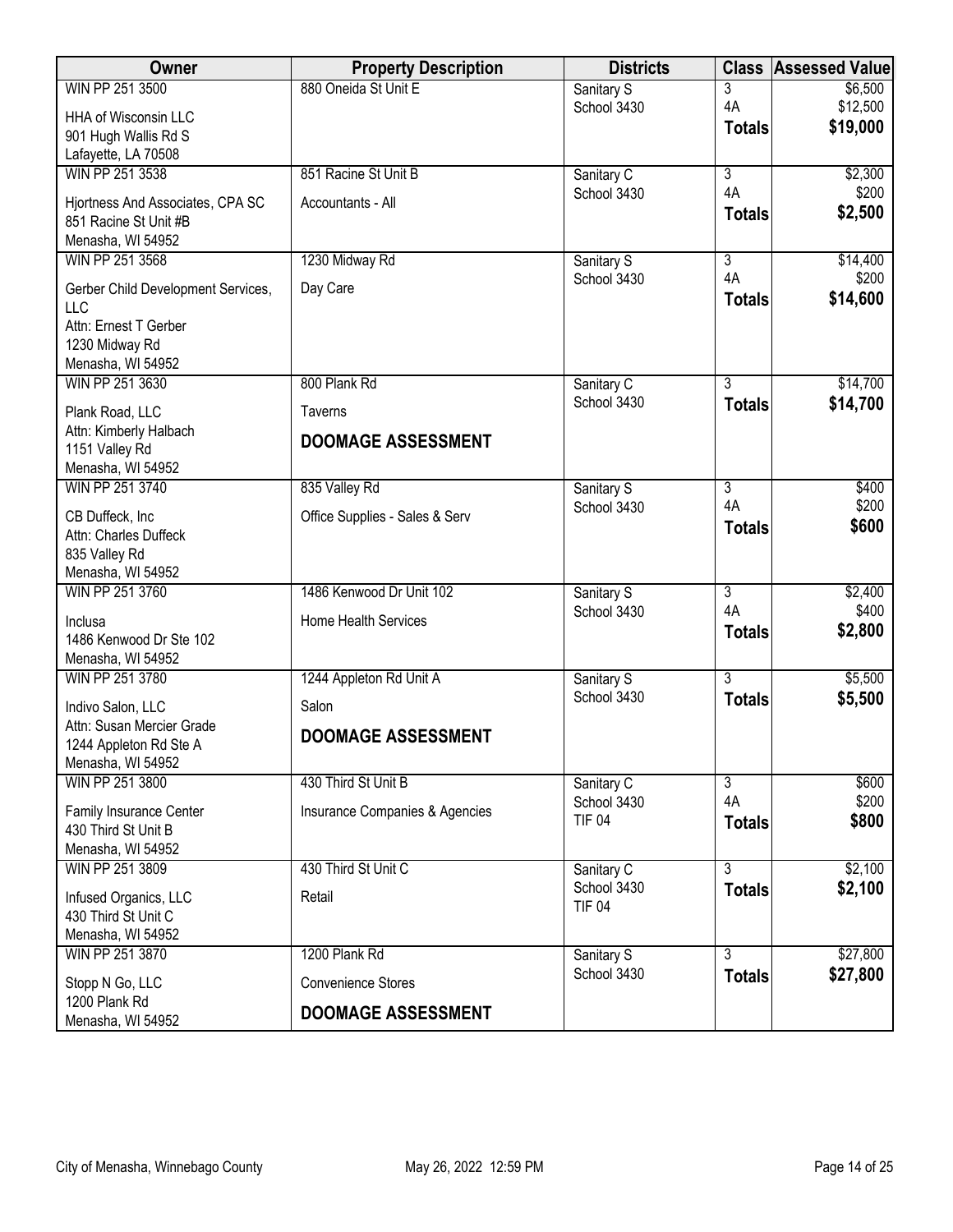| <b>Owner</b>                                 | <b>Property Description</b>  | <b>Districts</b>             | <b>Class</b>        | <b>Assessed Value</b> |
|----------------------------------------------|------------------------------|------------------------------|---------------------|-----------------------|
| WIN PP 251 3871                              | 1680 Appleton Rd             | Sanitary S                   | 3                   | \$158,600             |
| <b>Starbucks Corporation</b>                 | Retail                       | School 3430                  | 4A                  | \$32,700              |
| d.b.a. Starbucks Coffee #75233               |                              | <b>TIF 14</b>                | <b>Totals</b>       | \$191,300             |
| PO Box 34442                                 |                              |                              |                     |                       |
| M/S S-Tax 3                                  |                              |                              |                     |                       |
| Seattle, WA 98124-1442                       |                              |                              |                     |                       |
| WIN PP 251 3879                              | 1244 Appleton Rd Unit D      | Sanitary S                   | $\overline{3}$      | \$7,500               |
| Interim Healthcare of Appleton               | <b>Professional Services</b> | School 3430                  | <b>Totals</b>       | \$7,500               |
| 1244 Appleton Rd Unit D<br>Menasha, WI 54952 | <b>DOOMAGE ASSESSMENT</b>    |                              |                     |                       |
| WIN PP 251 3920                              | 851 Racine St Unit A         | Sanitary C                   | $\overline{3}$      | \$700                 |
| Lange, Kyle                                  | American Family Agent        | School 3430                  | <b>Totals</b>       | \$700                 |
| 851 Racine St Unit A<br>Menasha, WI 54952    | <b>DOOMAGE ASSESSMENT</b>    |                              |                     |                       |
| WIN PP 251 3960                              | 23 Main St                   | Sanitary C                   | $\overline{3}$      | \$9,700               |
| Jitter's Bar LLC                             | <b>Taverns</b>               | School 3430<br><b>TIF 10</b> | 4A<br><b>Totals</b> | \$2,900<br>\$12,600   |
| Attn: Peter Kemps<br>104 River St            | <b>DOOMAGE ASSESSMENT</b>    |                              |                     |                       |
| Kaukauna, WI 54130                           |                              |                              |                     |                       |
| WIN PP 251 4036                              | (scattered)                  | Sanitary C                   | $\overline{3}$      | \$200                 |
|                                              |                              | School 3430                  | <b>Totals</b>       | \$200                 |
| Johnson Controls Security Solutions, LL      | Services                     |                              |                     |                       |
| PO Box 5006                                  |                              |                              |                     |                       |
| Boca Raton, FL 33431-0806<br>WIN PP 251 4045 | 1488 Kenwood Dr Unit 201     |                              | $\overline{3}$      | \$1,400               |
|                                              |                              | Sanitary S<br>School 3430    | 4A                  | \$3,500               |
| Fox Cities Tax                               | Tax Prep                     |                              | <b>Totals</b>       | \$4,900               |
| Attn: Jill Hartzheim                         | <b>DOOMAGE ASSESSMENT</b>    |                              |                     |                       |
| 1488 Kenwood Dr Ste 201                      |                              |                              |                     |                       |
| Menasha, WI 54952                            |                              |                              |                     |                       |
| WIN PP 251 4056                              | 11001/2 Wittmann Dr          | Sanitary S<br>School 3430    | $\overline{3}$      | \$66,100              |
| KCI                                          | Medical Device Sales/Leasing |                              | <b>Totals</b>       | \$66,100              |
| Attn: Ryan, LLC                              |                              |                              |                     |                       |
| PO Box 4900                                  |                              |                              |                     |                       |
| Dept 575                                     |                              |                              |                     |                       |
| Scottsdale, AZ 85261-4900<br>WIN PP 251 4100 | 10 Tayco St                  | Sanitary C                   | $\overline{3}$      | \$1,200               |
| Tayco Tap, LLC                               | <b>Taverns</b>               | School 3430                  | 4A                  | \$3,100               |
| 10 Tayco St                                  |                              | <b>TIF 10</b>                | <b>Totals</b>       | \$4,300               |
| Menasha, WI 54952                            | <b>DOOMAGE ASSESSMENT</b>    |                              |                     |                       |
| WIN PP 251 4120                              | 546 Broad St                 | Sanitary C                   | $\overline{3}$      | \$6,600               |
| Kreibels LLC                                 | Taverns                      | School 3430                  | <b>Totals</b>       | \$6,600               |
| 546 Broad St                                 |                              |                              |                     |                       |
| Menasha, WI 54952                            |                              |                              |                     |                       |
| WIN PP 251 4140                              | 1212 Appleton Rd             | Sanitary S                   | $\overline{3}$      | \$75,700              |
| Kitz & Pfeil Inc                             | Hardware Store               | School 3430                  | 4A                  | \$9,500               |
| Attn: Jim Stapel                             |                              |                              | <b>Totals</b>       | \$85,200              |
| 427 N Main                                   |                              |                              |                     |                       |
| Oshkosh, WI 54901                            |                              |                              |                     |                       |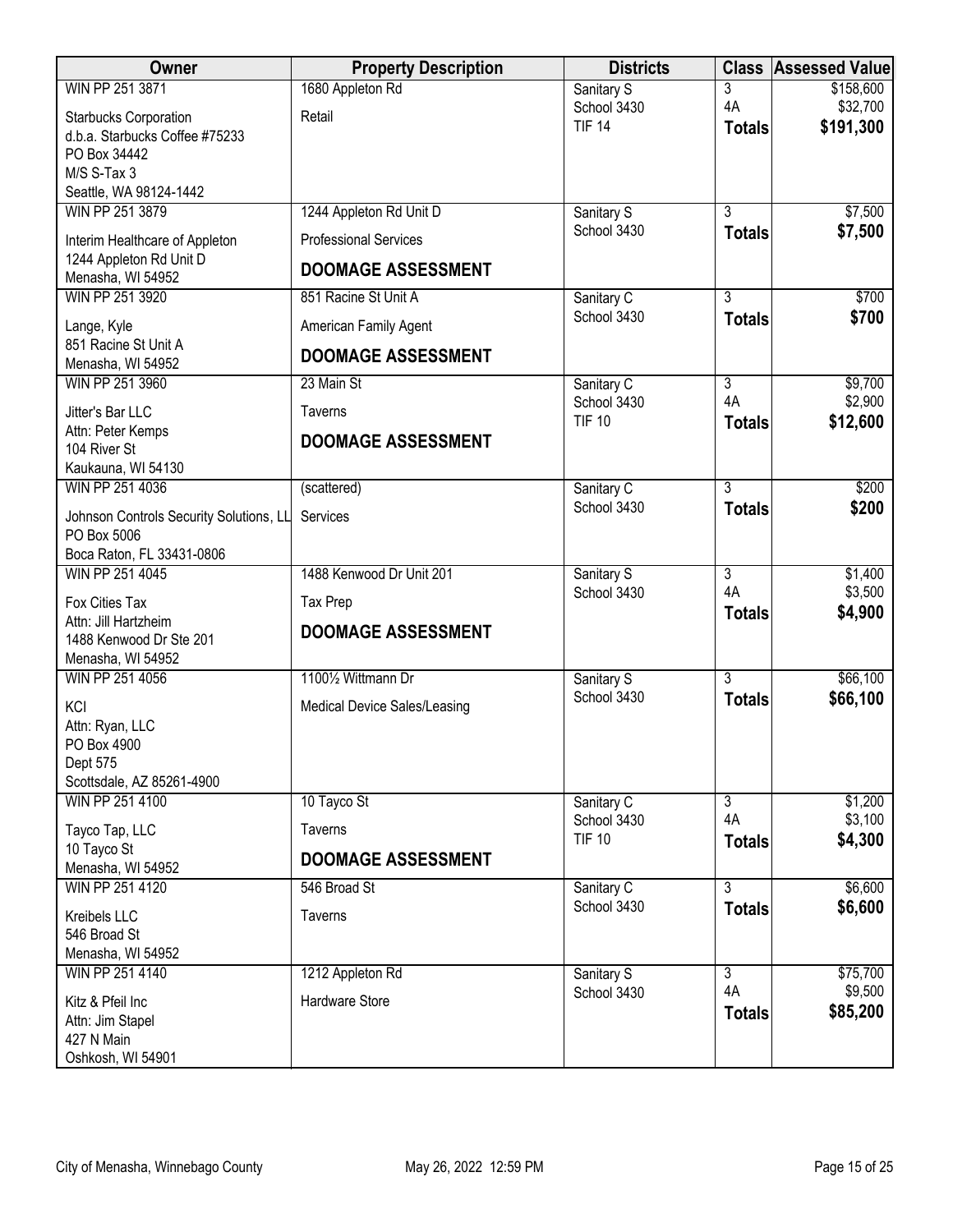| Owner                                                   | <b>Property Description</b>          | <b>Districts</b>          | <b>Class</b>        | <b>Assessed Value</b> |
|---------------------------------------------------------|--------------------------------------|---------------------------|---------------------|-----------------------|
| WIN PP 251 4146                                         | 217 Washington St                    | Sanitary C                | 3                   | \$8,400               |
| Neenah Nickel Inc                                       | Restaurants - Dining                 | School 3430               | 4A<br><b>Totals</b> | \$800<br>\$9,200      |
| d.b.a. Glass Nickel Pizza                               |                                      |                           |                     |                       |
| Attn: Stacy Knaack<br>927 Caroline St                   |                                      |                           |                     |                       |
| Neenah, WI 54956                                        |                                      |                           |                     |                       |
| WIN PP 251 4150                                         | 204 Main St                          | Sanitary C                | $\overline{3}$      | \$4,000               |
| Koi Coffee and Tea<br>204 Main St                       | Restaurants - Dining                 | School 3430               | <b>Totals</b>       | \$4,000               |
| Menasha, WI 54952                                       | <b>DOOMAGE ASSESSMENT</b>            |                           |                     |                       |
| WIN PP 251 4155                                         | 1300 Midway Rd                       | Sanitary S                | 3                   | \$6,500               |
| K's Play Days Childcare                                 | Day Care                             | School 3430               | <b>Totals</b>       | \$6,500               |
| Attn: Dan Quella<br>1300 Midway Pl<br>Menasha, WI 54952 | <b>DOOMAGE ASSESSMENT</b>            |                           |                     |                       |
| WIN PP 251 4160                                         | 617 Appleton Rd                      | Sanitary C                | $\overline{3}$      | \$300                 |
| Koslowski, Dave                                         | <b>Barbers</b>                       | School 3430               | <b>Totals</b>       | \$300                 |
| d.b.a. Captain's Korner                                 |                                      |                           |                     |                       |
| Attn: Dave Koslowski<br>617 Appleton Rd                 |                                      |                           |                     |                       |
| Menasha, WI 54952                                       |                                      |                           |                     |                       |
| WIN PP 251 4178                                         | 204 Manitowoc St                     | Sanitary C                | $\overline{3}$      | \$1,500               |
| Chef Fresh Pizza                                        | Restaurants - Fast Food Withou       | School 3430               | 4A<br><b>Totals</b> | \$1,500<br>\$3,000    |
| Attn: Scott & Carol Doran                               | <b>DOOMAGE ASSESSMENT</b>            |                           |                     |                       |
| 204 Manitowoc St<br>Menasha, WI 54952                   |                                      |                           |                     |                       |
| WIN PP 251 4280                                         | 312 Milwaukee St                     | Sanitary C                | $\overline{3}$      | \$44,500              |
| Wichmann Funeral Home & Crematory                       | <b>Funeral Services</b>              | School 3430               | 4A<br><b>Totals</b> | \$26,400<br>\$70,900  |
| Inc                                                     | <b>DOOMAGE ASSESSMENT</b>            |                           |                     |                       |
| 537 N Superior St<br>Appleton, WI 54911                 |                                      |                           |                     |                       |
| WIN PP 251 4281                                         | 312 Milwaukee St                     | Sanitary C                | 4A                  | \$2,300               |
| 312 Milwaukee Street, LLC                               | Real Estate Holding                  | School 3430               | <b>Totals</b>       | \$2,300               |
| 537 N Superior St                                       |                                      |                           |                     |                       |
| Appleton, WI 54911                                      | <b>DOOMAGE ASSESSMENT</b>            |                           |                     |                       |
| WIN PP 251 4305                                         | (scattered)                          | Sanitary C<br>School 3430 | 4A                  | \$88,200<br>\$88,200  |
| Lamar Advertising of Green Bay                          | <b>Outdoor Advertising Companies</b> |                           | <b>Totals</b>       |                       |
| PO Box 66338<br>Baton Rouge, LA 70896                   |                                      |                           |                     |                       |
| WIN PP 251 4320                                         | 1825 Novak Dr                        | Sanitary S                | $\overline{3}$      | \$12,800              |
| Lamers Bus Lines, Inc                                   | <b>Transportation/Bus Services</b>   | School 3430               | 4A                  | \$2,400               |
| Attn: Kevin Lamers                                      |                                      |                           | <b>Totals</b>       | \$15,200              |
| 2407 S Point Rd                                         |                                      |                           |                     |                       |
| Green Bay, WI 54313                                     |                                      |                           | $\overline{3}$      |                       |
| WIN PP 251 4445                                         | 1440 Oneida St Unit R                | Sanitary S<br>School 3430 | <b>Totals</b>       | \$3,000<br>\$3,000    |
| Laydwell/Carpet One<br>1440 Oneida St Ste R             | Retail                               |                           |                     |                       |
| Appleton, WI 54915                                      | <b>DOOMAGE ASSESSMENT</b>            |                           |                     |                       |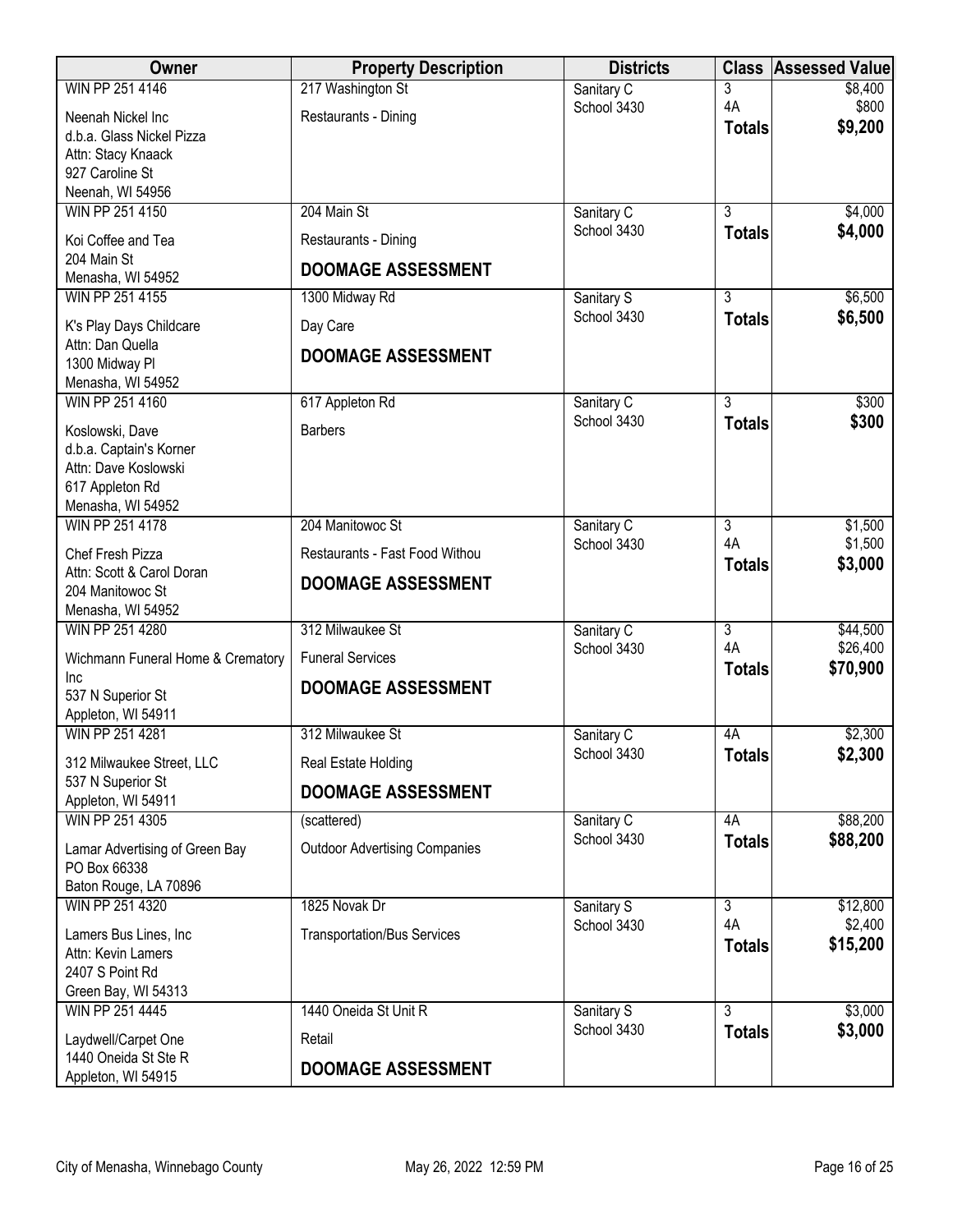| Owner                                               | <b>Property Description</b>    | <b>Districts</b>          |                      | <b>Class Assessed Value</b> |
|-----------------------------------------------------|--------------------------------|---------------------------|----------------------|-----------------------------|
| WIN PP 251 4580                                     | 1261 Appleton Rd               | Sanitary S                | 4A                   | \$12,000                    |
| Absolute Danz                                       | Dance Studio                   | School 3430               | <b>Totals</b>        | \$12,000                    |
| 1261 Appleton Rd                                    | <b>DOOMAGE ASSESSMENT</b>      |                           |                      |                             |
| Menasha, WI 54952<br>WIN PP 251 4600                | 1675 Drum Corps Dr             | Sanitary S                | $\overline{3}$       | \$4,300                     |
| Patriot Estates, LLC                                | Apartments / Rental            | School 3430               | <b>Totals</b>        | \$4,300                     |
| 1300 N Kimps Ct                                     |                                |                           |                      |                             |
| Green Bay, WI 54313                                 |                                |                           |                      |                             |
| WIN PP 251 4682                                     | 1440 Oneida St Unit Q          | Sanitary S                | $\overline{3}$       | \$1,700                     |
| Allstate Insurance Company<br>PO Box 37945          | Insurance Companies & Agencies | School 3430               | 4A<br><b>Totals</b>  | \$1,200<br>\$2,900          |
| Charlotte, NC 28237-7945                            |                                |                           |                      |                             |
| WIN PP 251 4683                                     | 880 Oneida St Unit D           | Sanitary S<br>School 3430 | $\overline{3}$<br>4A | \$6,100<br>\$10,400         |
| <b>TNT Fitness</b>                                  | <b>Fitness</b>                 |                           | <b>Totals</b>        | \$16,500                    |
| 880 S Oneida St Unit D<br>Menasha, WI 54952         | <b>DOOMAGE ASSESSMENT</b>      |                           |                      |                             |
| WIN PP 251 4684                                     | 880 Oneida St Unit E           | Sanitary S                | 4A                   | \$35,000                    |
| <b>Almost Family</b>                                | Home Health Services           | School 3430               | <b>Totals</b>        | \$35,000                    |
| N1108 Whitney St                                    | <b>DOOMAGE ASSESSMENT</b>      |                           |                      |                             |
| Hortonville, WI 54944<br>WIN PP 251 4689            | 1477 Kenwood Dr Unit 200       |                           | $\overline{3}$       | \$1,000                     |
|                                                     |                                | Sanitary S<br>School 3430 | <b>Totals</b>        | \$1,000                     |
| AMC Counseling, LLC<br>1477 Kenwood Center Ste 200  | <b>Professional Services</b>   |                           |                      |                             |
| Menasha, WI 54952                                   | <b>DOOMAGE ASSESSMENT</b>      |                           |                      |                             |
| WIN PP 251 4883                                     | 1244 Midway Rd Unit C          | Sanitary S                | $\overline{3}$       | \$3,800                     |
| Wells Fargo Vendor Financial Services<br><b>LLC</b> | Leasing                        | School 3430               | <b>Totals</b>        | \$3,800                     |
| PO Box 36200                                        |                                |                           |                      |                             |
| Billings, MT 59107-6200                             |                                |                           |                      |                             |
| WIN PP 251 4889                                     | 310 De Pere St                 | Sanitary C<br>School 3430 | 3                    | \$4,900<br>\$4,900          |
| <b>Wells Fargo Vendor Financial Services</b>        | Leasing                        |                           | <b>Totals</b>        |                             |
| LLC<br>PO Box 36200                                 |                                |                           |                      |                             |
| Billings, MT 59107-6200                             |                                |                           |                      |                             |
| WIN PP 251 4900                                     | 811 Plank Rd                   | Sanitary C                | 3                    | \$3,700                     |
| Manderfield's Home Bakery Inc                       | <b>Bakeries</b>                | School 3430               | 4A<br><b>Totals</b>  | \$3,000<br>\$6,700          |
| Attn: Lori Manderfield                              |                                |                           |                      |                             |
| W3176 Springfield Dr<br>Appleton, WI 54915          |                                |                           |                      |                             |
| WIN PP 251 5005                                     | 1377 Midway Rd                 | Sanitary S                | $\overline{3}$       | \$25,300                    |
| Martenson & Eisele, Inc                             | <b>Engineering Services</b>    | School 3430               | 4A                   | \$2,500                     |
| 1377 Midway Rd                                      |                                |                           | <b>Totals</b>        | \$27,800                    |
| Menasha, WI 54952<br>WIN PP 251 5010                | 186 Main St                    |                           | $\overline{3}$       |                             |
|                                                     |                                | Sanitary C<br>School 3430 | <b>Totals</b>        | \$8,000<br>\$8,000          |
| <b>Weather Vane Restaurant</b><br>186 Main St       | Restaurants - Dining           |                           |                      |                             |
| Menasha, WI 54952                                   | <b>DOOMAGE ASSESSMENT</b>      |                           |                      |                             |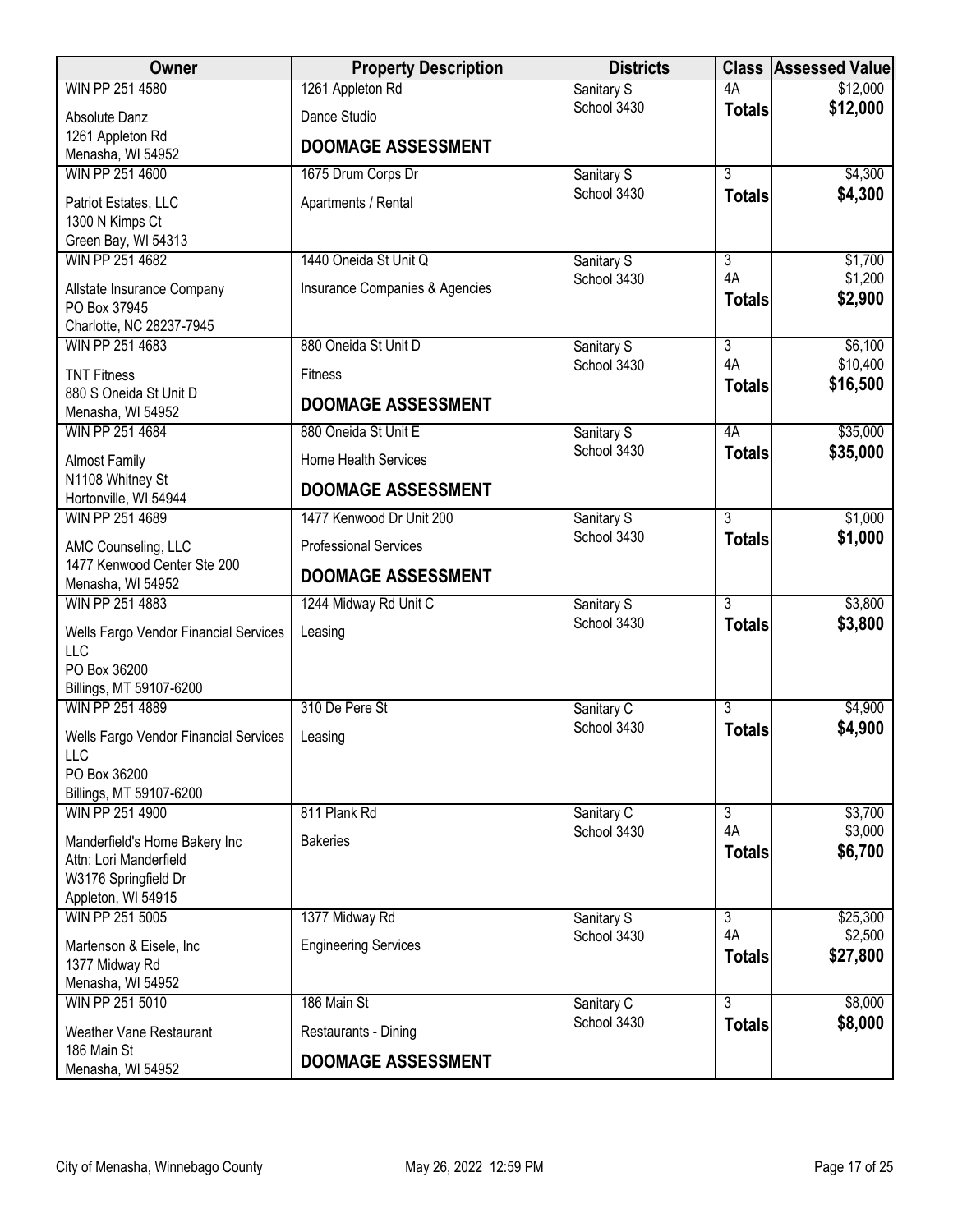| <b>Owner</b>                                                | <b>Property Description</b>    | <b>Districts</b>             |                           | <b>Class Assessed Value</b> |
|-------------------------------------------------------------|--------------------------------|------------------------------|---------------------------|-----------------------------|
| WIN PP 251 5030                                             | 1440 Oneida St Unit Q          | Sanitary S                   | 3                         | \$2,100                     |
| Matt Prill Agency LLC                                       |                                | School 3430                  | 4A<br><b>Totals</b>       | \$100<br>\$2,200            |
| 400 Reid St Ste I                                           |                                |                              |                           |                             |
| DePere, WI 54115<br>WIN PP 251 5040                         | 1690 Appleton Rd               | Sanitary S                   | $\overline{\overline{3}}$ | \$3,100                     |
|                                                             |                                | School 3430                  | 4A                        | \$300                       |
| Matthews Tire, Inc<br>2930 W College Ave                    | Tire Dealers -Sales & Service  |                              | <b>Totals</b>             | \$3,400                     |
| Appleton, WI 54914                                          |                                |                              |                           |                             |
| WIN PP 251 5060                                             | 150 Main St Unit 300           | Sanitary C                   | $\overline{3}$            | \$18,000                    |
| McClone Agency Inc                                          | Insurance Companies & Agencies | School 3430<br><b>TIF 04</b> | 4A                        | \$2,200                     |
| Attn: Michael J McClone                                     |                                |                              | <b>Totals</b>             | \$20,200                    |
| PO Box 389<br>Menasha, WI 54952                             |                                |                              |                           |                             |
| WIN PP 251 5120                                             | 212 Racine St                  | Sanitary C                   | $\overline{3}$            | \$60,200                    |
|                                                             | Restaurants - Fast Food        | School 3430                  | 4A                        | \$32,900                    |
| Valley Management, Inc<br>d.b.a. McDonalds-#25005           |                                | <b>TIF 10</b>                | <b>Totals</b>             | \$93,100                    |
| 18 Jewelers Park Dr # 100                                   |                                |                              |                           |                             |
| Neenah, WI 54956                                            |                                |                              |                           |                             |
| WIN PP 251 5202                                             | 201 Main St                    | Sanitary C<br>School 3430    | $\overline{3}$<br>4A      | \$145,500<br>\$7,700        |
| <b>Community First Credit Untion</b>                        | <b>Credit Unions</b>           | <b>TIF 13</b>                | <b>Totals</b>             | \$153,200                   |
| PO Box 1487<br>Appleton, WI 54912                           |                                |                              |                           |                             |
| WIN PP 251 5230                                             | 1490 Oneida St Unit 400        | Sanitary S                   | $\overline{3}$            | \$122,500                   |
| SHOPTIKAL, LLC                                              | Optometry                      | School 3430                  | 4A                        | \$400                       |
| d.b.a. Shopko Optical #4033                                 |                                |                              | <b>Totals</b>             | \$122,900                   |
| Attn: Tax Department<br>PO Box 19060                        |                                |                              |                           |                             |
| Green Bay, WI 54307                                         |                                |                              |                           |                             |
| WIN PP 251 5233                                             | 1490 Oneida St Unit 100        | Sanitary S                   | $\overline{\overline{3}}$ | \$54,700                    |
| T-Mart Operations, LLC                                      | Restaurants - Fast Food        | School 3430                  | 4A                        | \$15,500                    |
| d.b.a. Dunkin Donuts                                        |                                |                              | <b>Totals</b>             | \$70,200                    |
| PO Box 120<br>Wisconsin Dells, WI 53965                     |                                |                              |                           |                             |
| WIN PP 251 5236                                             | 1490 Oneida St Unit 200        | Sanitary S                   | $\overline{3}$            | \$23,900                    |
| Shrayom LLC                                                 | Beauty Shops, Schools, & Suppl | School 3430                  | <b>Totals</b>             | \$23,900                    |
| d.b.a. Great Clips - Menasha                                |                                |                              |                           |                             |
| 1041 Main Ave #711                                          |                                |                              |                           |                             |
| DePere, WI 54115<br>WIN PP 251 5249                         | 1477 Kenwood Dr Unit 104       | Sanitary S                   | $\overline{3}$            | \$1,000                     |
|                                                             |                                | School 3430                  | <b>Totals</b>             | \$1,000                     |
| Michael Noll Counseling, LLC<br>1477 Kenwood Center Ste 104 | <b>Professional Services</b>   |                              |                           |                             |
| Menasha, WI 54952                                           | <b>DOOMAGE ASSESSMENT</b>      |                              |                           |                             |
| WIN PP 251 5260                                             | 903 Airport Rd                 | Sanitary C                   | $\overline{3}$            | \$167,500                   |
| Midvalley Dental, SC                                        | Dentists                       | School 3430                  | <b>Totals</b>             | \$167,500                   |
| 903 Airport Rd                                              |                                |                              |                           |                             |
| Menasha, WI 54952                                           |                                |                              |                           |                             |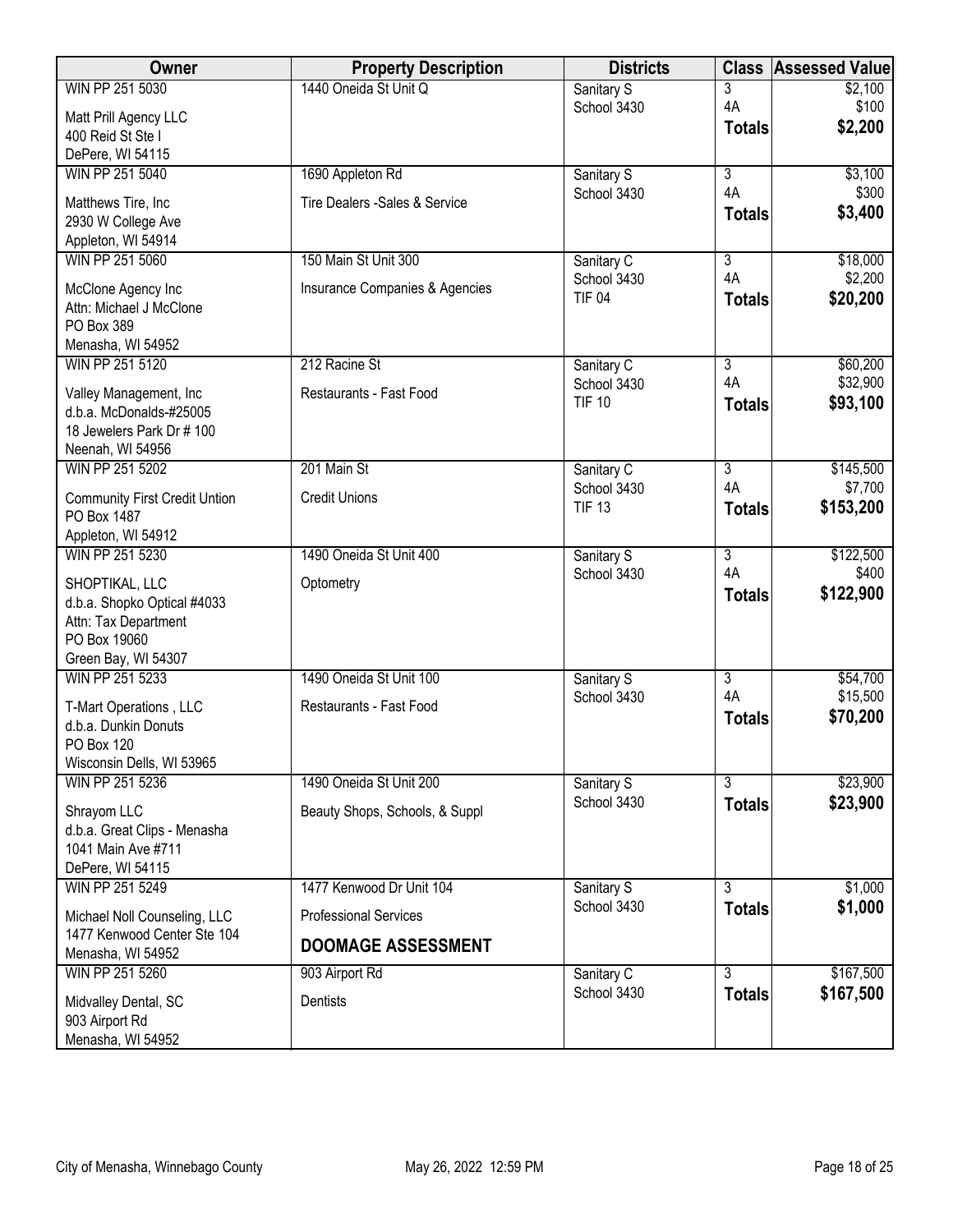| Owner                                                                                                                             | <b>Property Description</b>               | <b>Districts</b>          |                                       | <b>Class Assessed Value</b>           |
|-----------------------------------------------------------------------------------------------------------------------------------|-------------------------------------------|---------------------------|---------------------------------------|---------------------------------------|
| WIN PP 251 5270                                                                                                                   | 101 Garfield Ave                          | Sanitary C                | 3                                     | \$5,900                               |
| Midwest Contract Operations, Inc<br>Attn: Mr Paul Much<br>PO Box 2108                                                             | <b>Management Services</b>                | School 3430               | 4A<br><b>Totals</b>                   | \$3,800<br>\$9,700                    |
| Neenah, WI 54956                                                                                                                  |                                           |                           |                                       |                                       |
| WIN PP 251 5297<br>Minimax Storage LLC<br>Attn: Joel Johnson<br>1820 Bud Dr<br>Menasha, WI 54952                                  | 1820 Bud Dr<br>Mini Stotage               | Sanitary S<br>School 3430 | 4A<br><b>Totals</b>                   | \$1,000<br>\$1,000                    |
| WIN PP 251 5310                                                                                                                   | 1303 Midway Rd                            | Sanitary S                | $\overline{3}$                        | \$33,900                              |
| Great America Financial Services Corp<br>625 1st St SE<br>Ste 800<br>Cedar Rapids, IA 52401                                       | Leasing                                   | School 3430               | <b>Totals</b>                         | \$33,900                              |
| WIN PP 251 5320                                                                                                                   | 210 Main St                               | Sanitary C                | $\overline{3}$                        | \$600                                 |
| Wild Apple - Art Studio<br>Attn: Sara Hoff<br>841 Kernan Ave<br>Menasha, WI 54952                                                 | <b>Art Gallery</b>                        | School 3430               | 4A<br><b>Totals</b>                   | \$100<br>\$700                        |
| WIN PP 251 5460                                                                                                                   | 124 Main St                               | Sanitary C                | $\overline{3}$                        | \$1,600                               |
| Parker Johns BBQ & Pizza<br>Attn: Viand Hospitality LLC<br>631 Madison Ave<br>Howards Grove, WI 53083                             | Restaurants - Dining                      | School 3430               | 4A<br><b>Totals</b>                   | \$100<br>\$1,700                      |
| WIN PP 251 5521                                                                                                                   | (scattered)                               | Sanitary C                | $\overline{3}$                        | \$40,700                              |
| Quadient Leasing USA, Inc.<br>478 Wheelers Farms Rd<br>Milford, CT 06461                                                          | Leasing                                   | School 3430               | Totals                                | \$40,700                              |
| WIN PP 251 5522                                                                                                                   | (scattered)                               | Sanitary C                | $\overline{3}$                        | \$2,900                               |
| Quadient, Inc.<br>Attn: Tax Dept<br>478 Wheelers Farms Rd                                                                         | Services                                  | School 3430               | <b>Totals</b>                         | \$2,900                               |
| Milford, CT 06461                                                                                                                 |                                           |                           |                                       |                                       |
| WIN PP 251 5540<br>Network Health Plan<br>PO Box 120<br>Menasha, WI 54952                                                         | 1570 Midway Pl<br><b>Medical Services</b> | Sanitary S<br>School 3430 | $\overline{3}$<br>4A<br><b>Totals</b> | \$1,284,200<br>\$1,300<br>\$1,285,500 |
| WIN PP 251 5560                                                                                                                   | 1550 Midway Pl                            | Sanitary S                | $\overline{3}$                        | \$284,700                             |
| <b>Affinity Medical Group</b><br>d.b.a. Ascension Wisconsin<br>Attn: Finance @5700<br>900 Illinois Ave<br>Stevens Point, WI 54481 | <b>Medical Services</b>                   | School 3430               | 4A<br><b>Totals</b>                   | \$25,000<br>\$309,700                 |
| WIN PP 251 5590                                                                                                                   | 1440 Oneida St Unit F                     | Sanitary S                | $\overline{3}$                        | \$500                                 |
| Encore Dance Academy<br>1440 S Oneida St Unit F<br>Appleton, WI 54915                                                             | Dance Studio                              | School 3430               | 4A<br><b>Totals</b>                   | \$100<br>\$600                        |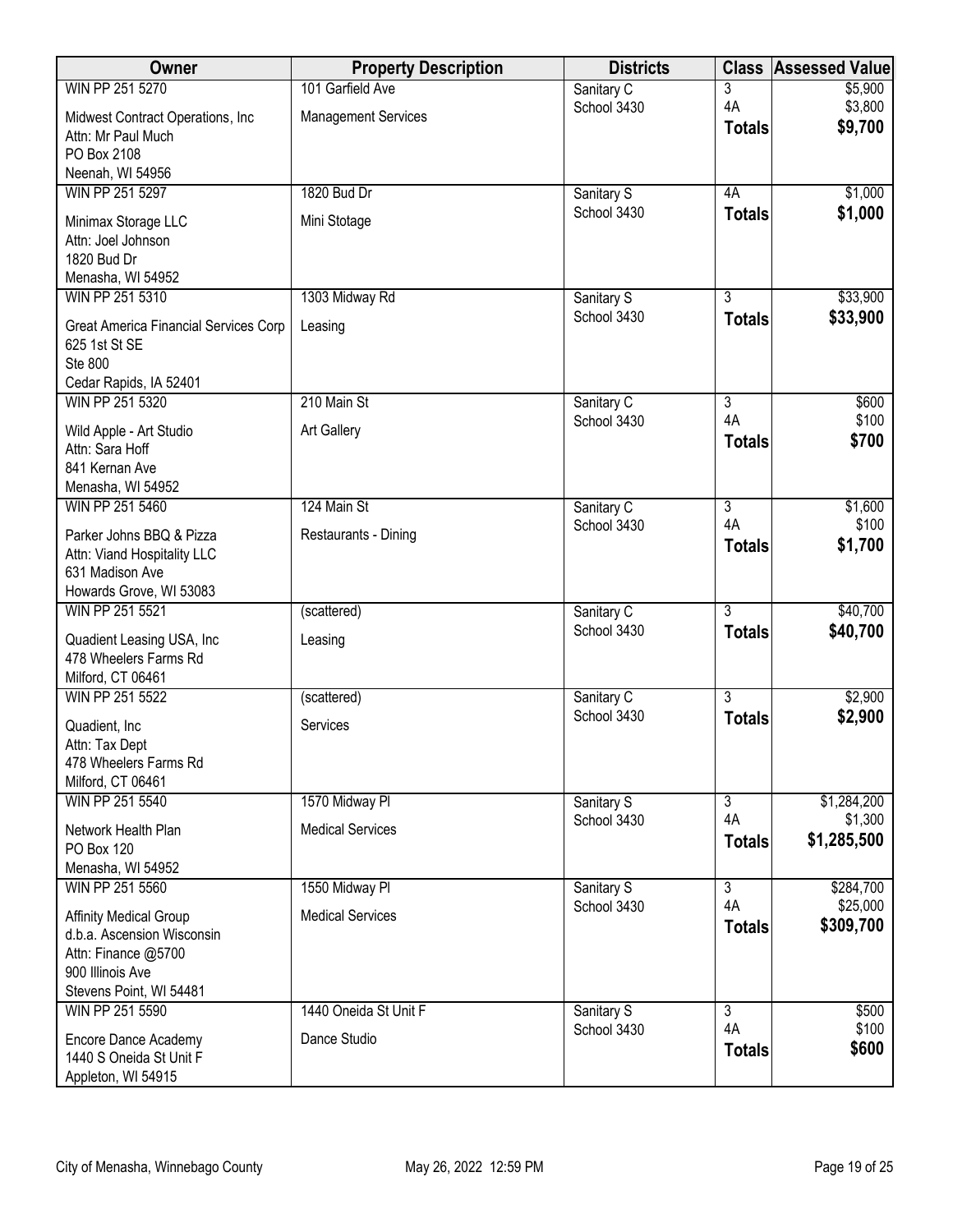| <b>Owner</b>                                                                                                       | <b>Property Description</b>                      | <b>Districts</b>             | <b>Class</b>        | <b>Assessed Value</b>    |
|--------------------------------------------------------------------------------------------------------------------|--------------------------------------------------|------------------------------|---------------------|--------------------------|
| WIN PP 251 5595                                                                                                    | 321 Winnebago Ave                                | Sanitary C                   | 3                   | \$200                    |
| Entspannen Massage Therapy<br>Attn: Joan Wright<br>321 Winnebago Ave                                               | Massage Therapy                                  | School 3430                  | 4A<br><b>Totals</b> | \$100<br>\$300           |
| Menasha, WI 54952<br>WIN PP 251 5600                                                                               | 306 De Pere St                                   | Sanitary C                   | 3                   | \$800                    |
| Envy Hair Studio<br>Attn: Kari Campbell<br>306 De Pere St<br>Menasha, WI 54952                                     |                                                  | School 3430                  | 4A<br><b>Totals</b> | \$300<br>\$1,100         |
| WIN PP 251 5606                                                                                                    | 201 Main St Unit 1                               | Sanitary C                   | $\overline{3}$      | \$1,035,200              |
| Faith Technologies, Inc<br>PO Box 260<br>Menasha, WI 54952                                                         | <b>Electrical Contractors</b>                    | School 3430<br><b>TIF 13</b> | 4A<br><b>Totals</b> | \$852,800<br>\$1,888,000 |
| WIN PP 251 5680                                                                                                    | 1500 Appleton Rd                                 | Sanitary S                   | $\overline{3}$      | \$52,500                 |
| North Shore Bank, Fsb                                                                                              | <b>Banks &amp; Trust Companies</b>               | School 3430                  | 4A<br><b>Totals</b> | \$6,200<br>\$58,700      |
| Attn: Accounting<br>15700 W Bluemound Rd<br>Brookfield, WI 53005                                                   | <b>DOOMAGE ASSESSMENT</b>                        |                              |                     |                          |
| WIN PP 251 5767                                                                                                    | (scattered)                                      | Sanitary S                   | $\overline{3}$      | \$6,000                  |
| NuCO2 Supply, LLC<br>10 Riverview Dr<br><b>Tax Dept</b>                                                            | Leasing                                          | School 3430                  | <b>Totals</b>       | \$6,000                  |
| Danbury, CT 06810<br>WIN PP 251 5780                                                                               | 200 Olde Pulley Ln                               |                              | $\overline{3}$      | \$200                    |
|                                                                                                                    |                                                  | Sanitary C<br>School 3430    | <b>Totals</b>       | \$200                    |
| Charles A and Marilyn J Perry<br>Attn: Olde Pulley Lane Apartments<br>1360 Greenway Terrace<br>Elm Grove, WI 53122 | Apartments / Rental<br><b>DOOMAGE ASSESSMENT</b> |                              |                     |                          |
| WIN PP 251 5785                                                                                                    | 1159 Wittmann Dr                                 | Sanitary S                   | 3                   | \$1,500                  |
| Oral Surgery Associates of Wisconsin,                                                                              | Dentists                                         | School 3430                  | 4A                  | \$1,700                  |
| S.C.<br>PO Box 215<br>Menasha, WI 54952                                                                            | <b>DOOMAGE ASSESSMENT</b>                        |                              | <b>Totals</b>       | \$3,200                  |
| WIN PP 251 5895                                                                                                    | 305 Racine St                                    | Sanitary C                   | 4A                  | \$300                    |
| Redbox Automated Retail, LLC<br>PO Box 72210<br>Phoenix, AZ 85050                                                  | <b>DVD Video Rental</b>                          | School 3430                  | <b>Totals</b>       | \$300                    |
| WIN PP 251 5900                                                                                                    | 977 Plank Rd                                     | Sanitary C                   | $\overline{3}$      | \$5,700                  |
| Benchwarmers, Inc                                                                                                  | <b>Taverns</b>                                   | School 3430                  | 4A                  | \$7,600<br>\$13,300      |
| d.b.a. Redliner Bar<br>1610 W Wisconsin Ave<br>Appleton, WI 54914                                                  | <b>DOOMAGE ASSESSMENT</b>                        |                              | <b>Totals</b>       |                          |
| WIN PP 251 5905                                                                                                    | 408 Second St                                    | Sanitary C                   | $\overline{3}$      | \$96,400                 |
| Bertram Dental Lab, Inc<br>408 Second St<br>Menasha, WI 54952                                                      | Dentists                                         | School 3430<br><b>TIF 10</b> | 4A<br><b>Totals</b> | \$63,700<br>\$160,100    |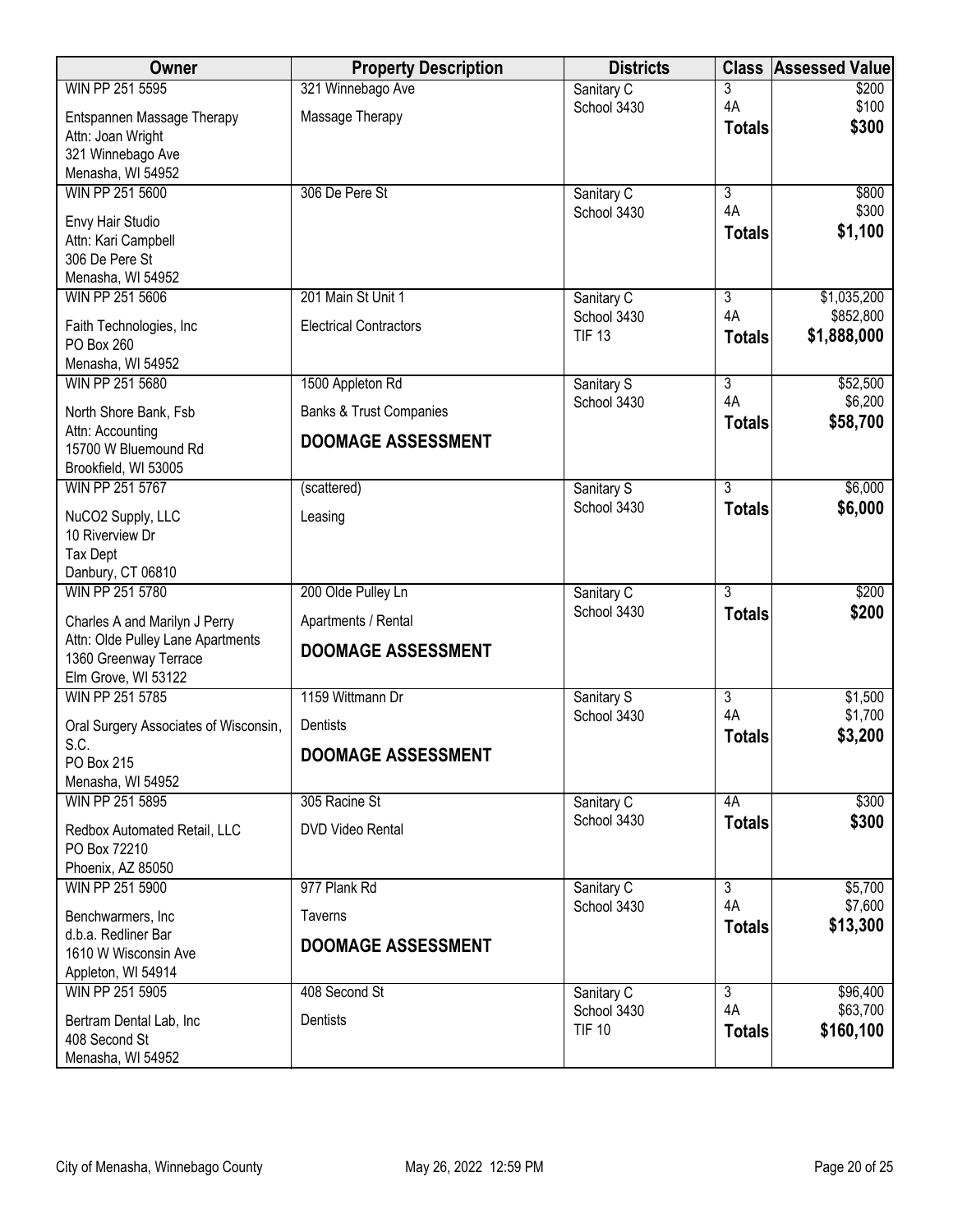| Owner                                                                                                  | <b>Property Description</b>    | <b>Districts</b>             | <b>Class</b>        | <b>Assessed Value</b> |
|--------------------------------------------------------------------------------------------------------|--------------------------------|------------------------------|---------------------|-----------------------|
| WIN PP 251 5975                                                                                        | 1462 Appleton Rd               | Sanitary S                   | 3                   | \$13,000              |
| PDQ Express Wash of Menasha, Inc<br>PO Box 22190<br>Green Bay, WI 54305                                | Car Wash                       | School 3430                  | 4A<br><b>Totals</b> | \$200<br>\$13,200     |
| WIN PP 251 6000                                                                                        | (scattered)                    | Sanitary C                   | $\overline{3}$      | \$21,900              |
| Grayhawk Leasing, LLC<br>1412 Main St Ste 1500<br>Dallas, TX 75202                                     | Distributors - All             | School 3430                  | <b>Totals</b>       | \$21,900              |
| WIN PP 251 6060                                                                                        | 214 Washington St              | Sanitary C                   | $\overline{3}$      | \$2,500               |
| Pfister, Mark L.<br>d.b.a. The Restoration<br>PO Box 37                                                | <b>Furniture Restorations</b>  | School 3430                  | <b>Totals</b>       | \$2,500               |
| Menasha, WI 54952<br>WIN PP 251 6141                                                                   | 1055 Wittmann Dr               |                              | $\overline{3}$      | \$13,700              |
| Pitney Bowes Global Financial Services<br><b>LLC</b>                                                   | Leasing                        | Sanitary S<br>School 3430    | <b>Totals</b>       | \$13,700              |
| 5310 Cypress Center Dr<br>Tampa, FL 33609                                                              |                                |                              |                     |                       |
| WIN PP 251 6143                                                                                        | 41 Main St                     | Sanitary C                   | $\overline{3}$      | \$400                 |
| Pitney Bowes Global Financial Services<br>LLC<br>5310 Cypress Center Dr                                | Leasing                        | School 3430                  | <b>Totals</b>       | \$400                 |
| Tampa, FL 33609                                                                                        |                                |                              |                     |                       |
| WIN PP 251 6161                                                                                        | (scattered)                    | Sanitary S                   | $\overline{3}$      | \$300                 |
| Pitney Bowes Inc<br>5310 Cypress Center Dr Ste 110<br>Tampa, FL 33609                                  | Leasing                        | School 3430                  | <b>Totals</b>       | \$300                 |
| WIN PP 251 6175                                                                                        | 204 Racine St                  | Sanitary C                   | $\overline{3}$      | \$400                 |
| Beem Management Group, LLC<br>d.b.a. Menasha Washbasket<br>2397 Woodland Hills Dr<br>Menasha, WI 54952 | Laundries, Laundromats & Clean | School 3430<br><b>TIF 10</b> | <b>Totals</b>       | \$400                 |
| WIN PP 251 6200                                                                                        | 1476 Kenwood Dr                | Sanitary S                   | 3                   | \$1,200               |
| Preferred Home Health Care Inc<br>Attn: Wendy Schaefers<br>1476 Kenwood Dr<br>Menasha, WI 54952        | <b>Home Health Services</b>    | School 3430                  | 4A<br><b>Totals</b> | \$300<br>\$1,500      |
| WIN PP 251 6220                                                                                        | 1440 Oneida St Unit P          | Sanitary S                   | 3                   | \$400                 |
| Pro Nails                                                                                              | Salon                          | School 3430                  | 4A                  | \$4,100               |
| 1440 S Oneida St Unit P<br>Appleton, WI 54915                                                          | <b>DOOMAGE ASSESSMENT</b>      |                              | <b>Totals</b>       | \$4,500               |
| WIN PP 251 6221                                                                                        | 850 Racine St                  | Sanitary C                   | $\overline{3}$      | \$500                 |
| <b>Bluebird Boutique</b><br>850 Racine St                                                              | Retail                         | School 3430                  | 4A<br><b>Totals</b> | \$500<br>\$1,000      |
| Menasha, WI 54952                                                                                      | <b>DOOMAGE ASSESSMENT</b>      |                              |                     |                       |
| WIN PP 251 6224                                                                                        | 1860 Bud Dr Unit 102           | Sanitary S<br>School 3430    | $\overline{3}$      | \$900                 |
| Joern's LLC<br>Attn: DHG                                                                               | Equipment Sales & Service      |                              | <b>Totals</b>       | \$900                 |
| 4350 Congress St Ste 900<br>Charolette, NC 28209                                                       |                                |                              |                     |                       |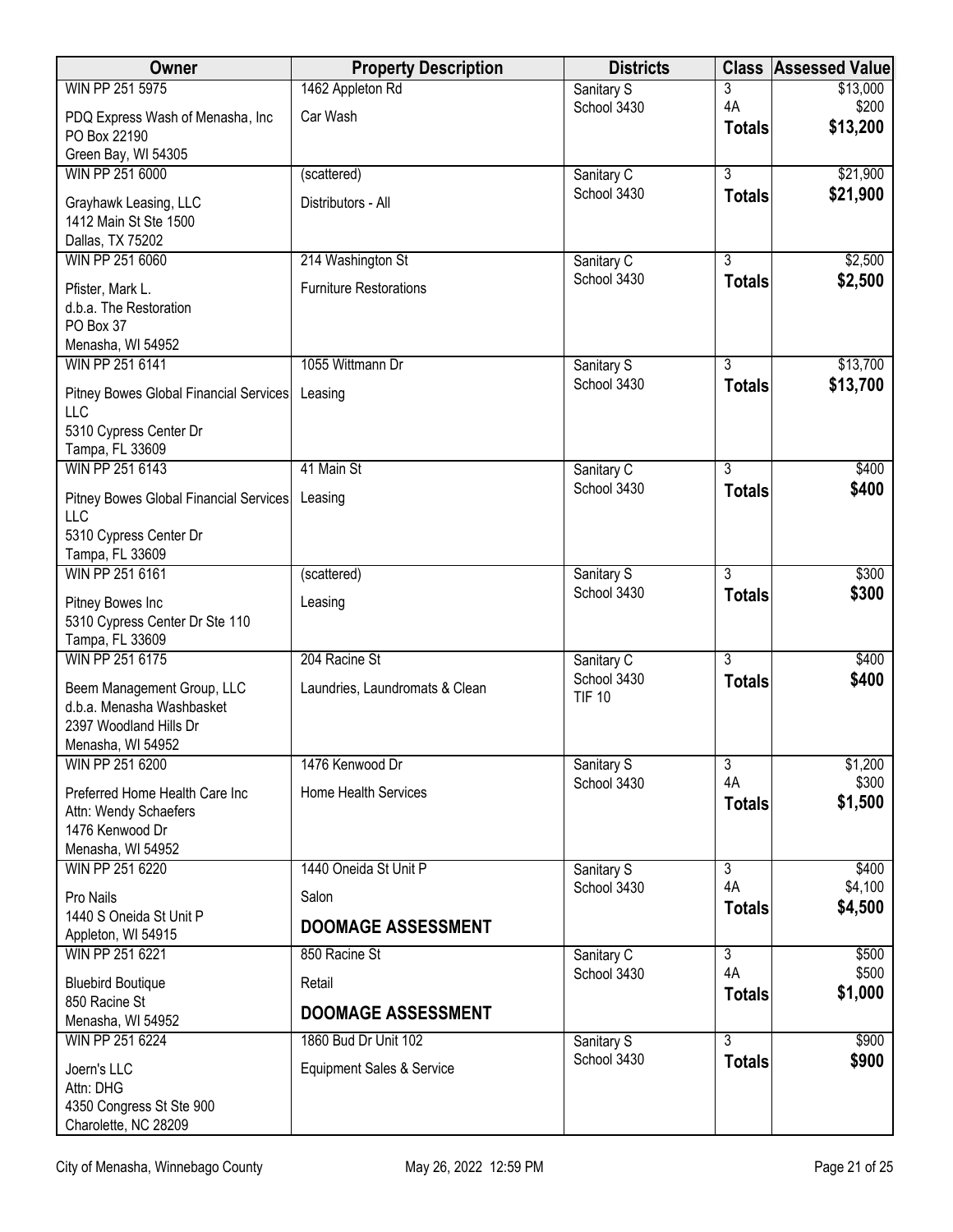| Owner                                                | <b>Property Description</b>  | <b>Districts</b>             |                     | <b>Class Assessed Value</b> |
|------------------------------------------------------|------------------------------|------------------------------|---------------------|-----------------------------|
| WIN PP 251 6227                                      | 310 De Pere St               | Sanitary C                   | 3                   | \$3,000                     |
| Primary Residential Mortgage, Inc.<br>310 De Pere St | Mortgage Broker              | School 3430                  | 4A<br><b>Totals</b> | \$200<br>\$3,200            |
| Menasha, WI 54952                                    |                              |                              |                     |                             |
| WIN PP 251 6230                                      | 849 Warsaw St                | Sanitary C                   | $\overline{3}$      | \$71,400                    |
| Prospera Credit Union<br>4830 N Ballard Rd           | <b>Credit Unions</b>         | School 3430                  | 4A<br><b>Totals</b> | \$100<br>\$71,500           |
| Appleton, WI 54913                                   |                              |                              |                     |                             |
| WIN PP 251 6300                                      | 1515 Appleton Rd             | Sanitary S                   | $\overline{3}$      | \$19,300                    |
| SGS Real Estate, Inc<br>1427 Sadler St               | <b>Convenience Stores</b>    | School 3430                  | 4A<br><b>Totals</b> | \$5,600<br>\$24,900         |
| Menasha, WI 54952                                    | <b>DOOMAGE ASSESSMENT</b>    |                              |                     |                             |
| WIN PP 251 6320                                      | 2 Tayco St                   | Sanitary C                   | $\overline{3}$      | \$3,400                     |
| Ramsey & Ramsey Inc                                  | <b>Taverns</b>               | School 3430<br><b>TIF 10</b> | <b>Totals</b>       | \$3,400                     |
| d.b.a. R & R Bar                                     |                              |                              |                     |                             |
| 2 Tayco St<br>Menasha, WI 54952                      |                              |                              |                     |                             |
| WIN PP 251 6340                                      | 426 Broad St                 | Sanitary C                   | $\overline{3}$      | \$3,400                     |
|                                                      |                              | School 3430                  | 4A                  | \$100                       |
| Randall's Auto Haus Inc                              | Auto Repair / Service        | <b>TIF 04</b>                | <b>Totals</b>       | \$3,500                     |
| Attn: Randy Thomson<br>426 Broad St                  |                              |                              |                     |                             |
| Menasha, WI 54952                                    |                              |                              |                     |                             |
| WIN PP 251 6420                                      | 880 Oneida St Unit F         | Sanitary S                   | $\overline{3}$      | \$600                       |
|                                                      |                              | School 3430                  | <b>Totals</b>       | \$600                       |
| Reliable Salon Resource Group                        | Retail                       |                              |                     |                             |
| 1312 Barberry Dr Ste 120<br>Janesville, WI 53545     | <b>DOOMAGE ASSESSMENT</b>    |                              |                     |                             |
| WIN PP 251 6456                                      | 1050 Midway Rd               | Sanitary S                   | $\overline{3}$      | \$3,900                     |
|                                                      |                              | School 3430                  | <b>Totals</b>       | \$3,900                     |
| Ricoh USA, Inc                                       | Leasing                      |                              |                     |                             |
| PO Box 3850<br>Manchester, NH 03105-3850             |                              |                              |                     |                             |
| WIN PP 251 6567                                      | 201 Main St Unit 103         | Sanitary C                   | $\overline{3}$      | \$9,700                     |
| RLJ Management Co                                    | <b>Management Services</b>   | School 3430<br><b>TIF 13</b> | 4A                  | \$7,100                     |
| PO Box 329                                           | <b>DOOMAGE ASSESSMENT</b>    |                              | <b>Totals</b>       | \$16,800                    |
| Menasha, WI 54952                                    |                              |                              |                     |                             |
| WIN PP 251 6595                                      | 1330 University Dr           | Sanitary S                   | $\overline{3}$      | \$21,000                    |
| Rocket Industrial, Inc                               |                              | School 3430                  | 4A                  | \$300                       |
| 200 Washington St Ste 220                            |                              |                              | <b>Totals</b>       | \$21,300                    |
| Wausau, WI 54403                                     |                              |                              |                     |                             |
| WIN PP 251 6610                                      | 400 Ahnaip St                | Sanitary C                   | $\overline{3}$      | \$5,000                     |
| Rotating Machinery Services, Inc<br>400 Ahnaip St    | <b>Professional Services</b> | School 3430<br><b>TIF 11</b> | <b>Totals</b>       | \$5,000                     |
| Menasha, WI 54952                                    | <b>DOOMAGE ASSESSMENT</b>    |                              |                     |                             |
| WIN PP 251 6620                                      | 1605 NorthRidge Ct           | Sanitary S                   | $\overline{3}$      | \$1,600                     |
|                                                      |                              | School 3430                  | 4A                  | \$200                       |
| Rudolph & Associates                                 | Appraisal Company            |                              | <b>Totals</b>       | \$1,800                     |
| Attn: Patricia Rudolph<br>1605 Northridge Ct         |                              |                              |                     |                             |
| Menasha, WI 54952                                    |                              |                              |                     |                             |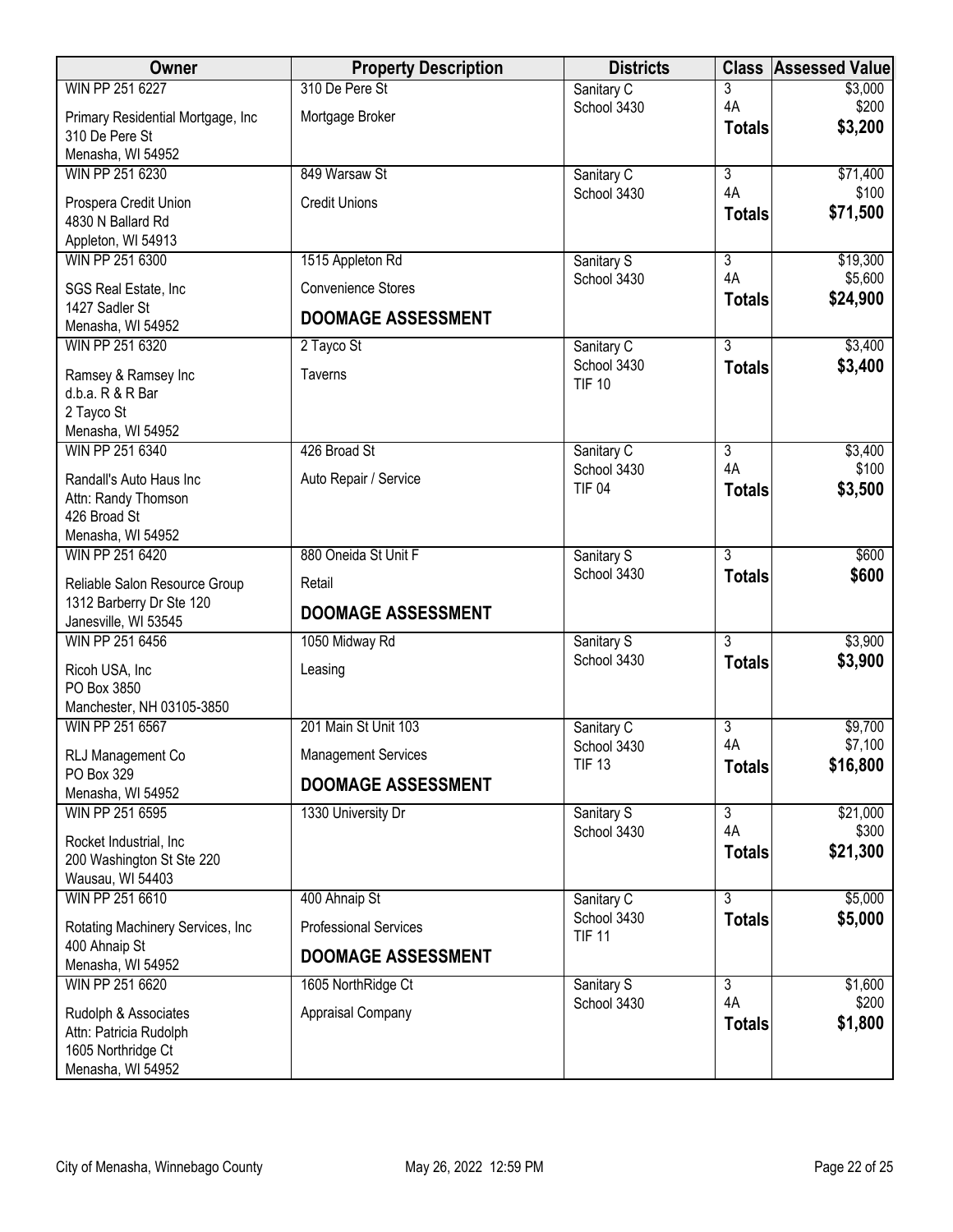| Owner                                                         | <b>Property Description</b> | <b>Districts</b>          |                | <b>Class Assessed Value</b> |
|---------------------------------------------------------------|-----------------------------|---------------------------|----------------|-----------------------------|
| WIN PP 251 6645                                               | 332 Ahnaip St               | Sanitary C                |                | \$4,100                     |
| S&S Jaber                                                     | Restaurants - Dining        | School 3430               | <b>Totals</b>  | \$4,100                     |
| d.b.a. Luigies Pizza & Pasta                                  |                             |                           |                |                             |
| 332 Ahnaip St                                                 |                             |                           |                |                             |
| Menasha, WI 54952                                             |                             |                           |                |                             |
| WIN PP 251 6710                                               | 1550 Appleton Rd            | Sanitary S<br>School 3430 | $\overline{3}$ | \$4,000<br>\$4,000          |
| Chicken Grill Properties, LLC                                 | Restaurants - Dining        |                           | <b>Totals</b>  |                             |
| 1808 Vandenberg Ln                                            | <b>DOOMAGE ASSESSMENT</b>   |                           |                |                             |
| Kaukauna, WI 54130                                            | 1476 Kenwood Dr Unit 1      |                           |                |                             |
| WIN PP 251 6800                                               |                             | Sanitary S<br>School 3430 | 3<br>4A        | \$900<br>\$100              |
| Center For Family Healing, Inc                                | <b>Medical Services</b>     |                           | <b>Totals</b>  | \$1,000                     |
| 1476 Kenwood Dr Ste #1                                        |                             |                           |                |                             |
| Menasha, WI 54952                                             |                             |                           |                |                             |
| WIN PP 251 6840                                               | 884 Airport Rd              | Sanitary S<br>School 3430 | $\overline{3}$ | \$13,200                    |
| Scherer Family Chiropractic, SC.                              | Healthcare                  |                           | <b>Totals</b>  | \$13,200                    |
| Attn: Dr Thomas & Cindy Scherer Dc                            |                             |                           |                |                             |
| 884 Airport Rd                                                |                             |                           |                |                             |
| Menasha, WI 54952<br>WIN PP 251 6920                          | 700 Third St                | Sanitary C                | $\overline{3}$ | \$232,100                   |
|                                                               |                             | School 3430               | 4A             | \$1,000                     |
| Moto, INC                                                     | <b>Convenience Stores</b>   |                           | <b>Totals</b>  | \$233,100                   |
| 721 W Main St                                                 |                             |                           |                |                             |
| Belleville, IL 62220<br>WIN PP 251 6980                       | 510 Manitowoc St            | Sanitary C                | $\overline{3}$ | \$2,800                     |
|                                                               |                             | School 3430               | 4A             | \$500                       |
| Schroth Wholesale Supply Co, Inc                              | Florists                    |                           | <b>Totals</b>  | \$3,300                     |
| PO Box 545<br>Menasha, WI 54952                               |                             |                           |                |                             |
| WIN PP 251 8031                                               | 1415 Appleton Rd            | Sanitary S                | $\overline{3}$ | \$500                       |
|                                                               |                             | School 3430               | 4A             | \$4,600                     |
| Tri City Auto Sales LLC                                       | <b>Used Auto Sales</b>      |                           | <b>Totals</b>  | \$5,100                     |
| 1415 Appleton Rd<br>Menasha, WI 54952                         |                             |                           |                |                             |
| WIN PP 251 8088                                               | 208 Madison St              | Sanitary C                | 3              | \$900                       |
|                                                               |                             | School 3430               | <b>Totals</b>  | \$900                       |
| Univar Solutions USA, LLC                                     | <b>Chemical Sales</b>       |                           |                |                             |
| PO Box 4747<br>Oak Brook, IL 60522                            |                             |                           |                |                             |
| WIN PP 251 8090                                               | 150 Main St                 | Sanitary C                | $\overline{3}$ | \$55,100                    |
|                                                               |                             | School 3430               | 4A             | \$9,200                     |
| <b>US Bank National Association</b><br>1310 Madrid St Ste 100 | Leasing                     | <b>TIF 04</b>             | <b>Totals</b>  | \$64,300                    |
| Marshall, MN 56258                                            |                             |                           |                |                             |
| WIN PP 251 8104                                               | 886 Appleton Rd             | Sanitary C                | $\overline{3}$ | \$2,100                     |
|                                                               |                             | School 3430               | <b>Totals</b>  | \$2,100                     |
| <b>US Bank National Association</b>                           | Leasing                     |                           |                |                             |
| 1310 Madrid St Ste 100<br>Marshall, MN 56258                  |                             |                           |                |                             |
| WIN PP 251 8106                                               | 1330 University Ave         | Sanitary S                | $\overline{3}$ | \$3,600                     |
|                                                               |                             | School 3430               | <b>Totals</b>  | \$3,600                     |
| <b>US Bank National Association</b>                           | Leasing                     |                           |                |                             |
| 1310 Madrid St Ste 100<br>Marshall, MN 56258                  |                             |                           |                |                             |
|                                                               |                             |                           |                |                             |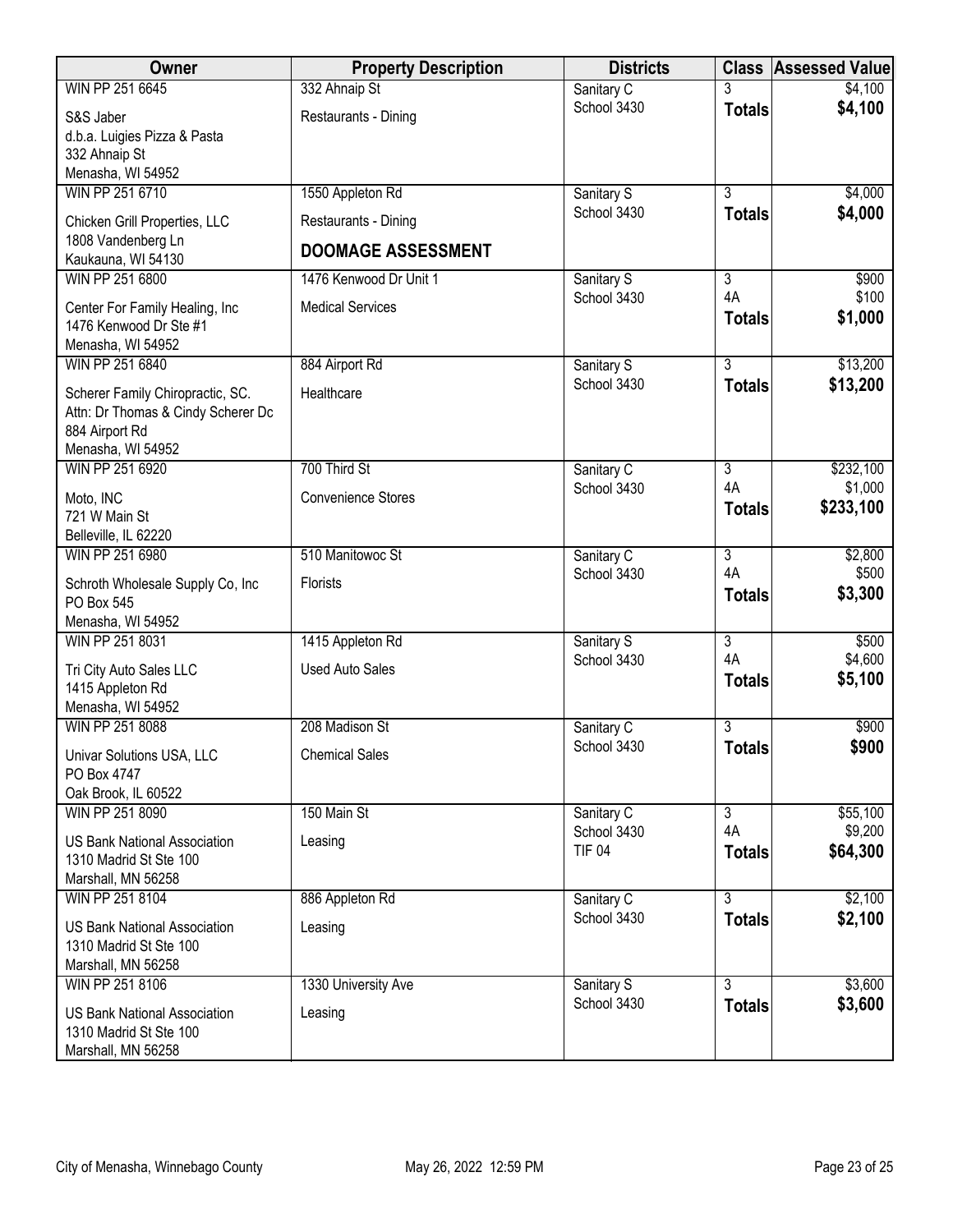| Owner                                           | <b>Property Description</b>         | <b>Districts</b>          | <b>Class</b>         | <b>Assessed Value</b> |
|-------------------------------------------------|-------------------------------------|---------------------------|----------------------|-----------------------|
| WIN PP 251 8160                                 | 100 Water St                        | Sanitary C                | 3                    | \$1,400               |
| Valley Marine Mart, Inc                         | Services                            | School 3430               | 4A<br><b>Totals</b>  | \$7,400<br>\$8,800    |
| Attn: Doug Bodway<br>100 Water St               | <b>DOOMAGE ASSESSMENT</b>           |                           |                      |                       |
| Menasha, WI 54952                               |                                     |                           |                      |                       |
| WIN PP 251 8221                                 | 1370 Oneida St                      | Sanitary S                | $\overline{3}$       | \$1,900               |
| Van Zeelands Auto Care Center #20               | Auto Repair / Service               | School 3430               | <b>Totals</b>        | \$1,900               |
| PO Box 7777                                     |                                     |                           |                      |                       |
| Appleton, WI 54912                              |                                     |                           |                      |                       |
| WIN PP 251 8229                                 | 1486 Kenwood Dr                     | Sanitary S                | $\overline{3}$       | \$2,000               |
| Vander Wielen Health and Wellness               | <b>Health and Wellness</b>          | School 3430               | <b>Totals</b>        | \$2,000               |
| Diagnostic Center                               |                                     |                           |                      |                       |
| 1486 Kenwood Dr<br>Menasha, WI 54952            |                                     |                           |                      |                       |
| WIN PP 251 8315                                 | 186 Main St                         | Sanitary C                | $\overline{3}$       | \$7,800               |
| Wabasha Leasing, LLC                            | Leasing Companies & Leased Equ      | School 3430               | <b>Totals</b>        | \$7,800               |
| Attn: DuCharme, McMillen & Associates           |                                     |                           |                      |                       |
| PO Box 80615                                    |                                     |                           |                      |                       |
| Indianapolis, IN 46280                          |                                     |                           |                      |                       |
| WIN PP 251 8320                                 | 305 Racine St                       | Sanitary C<br>School 3430 | $\overline{3}$<br>4A | \$123,100<br>\$500    |
| Walgreens Co 03851-S-PPT                        | Retail                              |                           | <b>Totals</b>        | \$123,600             |
| 300 Wilmot Rd<br>MS #3301                       |                                     |                           |                      |                       |
| Deerfield, IL 60015                             |                                     |                           |                      |                       |
| WIN PP 251 8400                                 | 1245 Appleton Rd                    | Sanitary S                | $\overline{3}$       | \$400                 |
| Washworld Inc                                   | Car Wash                            | School 3430               | 4A                   | \$3,400               |
| 2222 American Blvd                              |                                     |                           | <b>Totals</b>        | \$3,800               |
| De Pere, WI 54115                               |                                     |                           |                      |                       |
| WIN PP 251 8540                                 | 1303 Midway Rd                      | Sanitary S<br>School 3430 | $\overline{3}$<br>4A | \$38,500<br>\$10,200  |
| Watters Plumbing, Inc.                          | <b>Plumbing Sales &amp; Service</b> |                           | <b>Totals</b>        | \$48,700              |
| PO Box 118<br>Menasha, WI 54952                 |                                     |                           |                      |                       |
| WIN PP 251 8560                                 | 216 Washington St                   | Sanitary C                | 4A                   | \$600                 |
| Laue, Scott                                     | Auto Repair / Service               | School 3430               | <b>Totals</b>        | \$600                 |
| d.b.a. Expert Driveline                         |                                     |                           |                      |                       |
| 216 Washington St                               |                                     |                           |                      |                       |
| Menasha, WI 54952                               |                                     |                           |                      |                       |
| WIN PP 251 8760                                 | 1105 Wittmann Dr                    | Sanitary S<br>School 3430 | $\overline{3}$<br>4A | \$3,800<br>\$3,200    |
| Wisconsin Prosthetics & Orthotics, Inc.         | <b>Medical Services</b>             |                           | <b>Totals</b>        | \$7,000               |
| PO Box 160488                                   |                                     |                           |                      |                       |
| Altamonte Springs, FL 32716<br>WIN PP 251 8770  | 1440 Oneida St Unit J               | Sanitary S                | $\overline{3}$       | \$13,400              |
|                                                 |                                     | School 3430               | 4A                   | \$700                 |
| Wiseguys Pizzeria, LLC<br>1440 S Oneida St Stej | Restaurants - Dining                |                           | <b>Totals</b>        | \$14,100              |
| Appleton, WI 54915                              |                                     |                           |                      |                       |
| WIN PP 251 8795                                 | 923 Valley Rd                       | Sanitary S                | $\overline{3}$       | \$93,300              |
| <b>WOW Logistics Company</b>                    | Warehousing                         | School 3430               | 4A                   | \$21,000              |
| 1450 Mcmahon Rd                                 |                                     |                           | <b>Totals</b>        | \$114,300             |
| Neenah, WI 54956                                |                                     |                           |                      |                       |